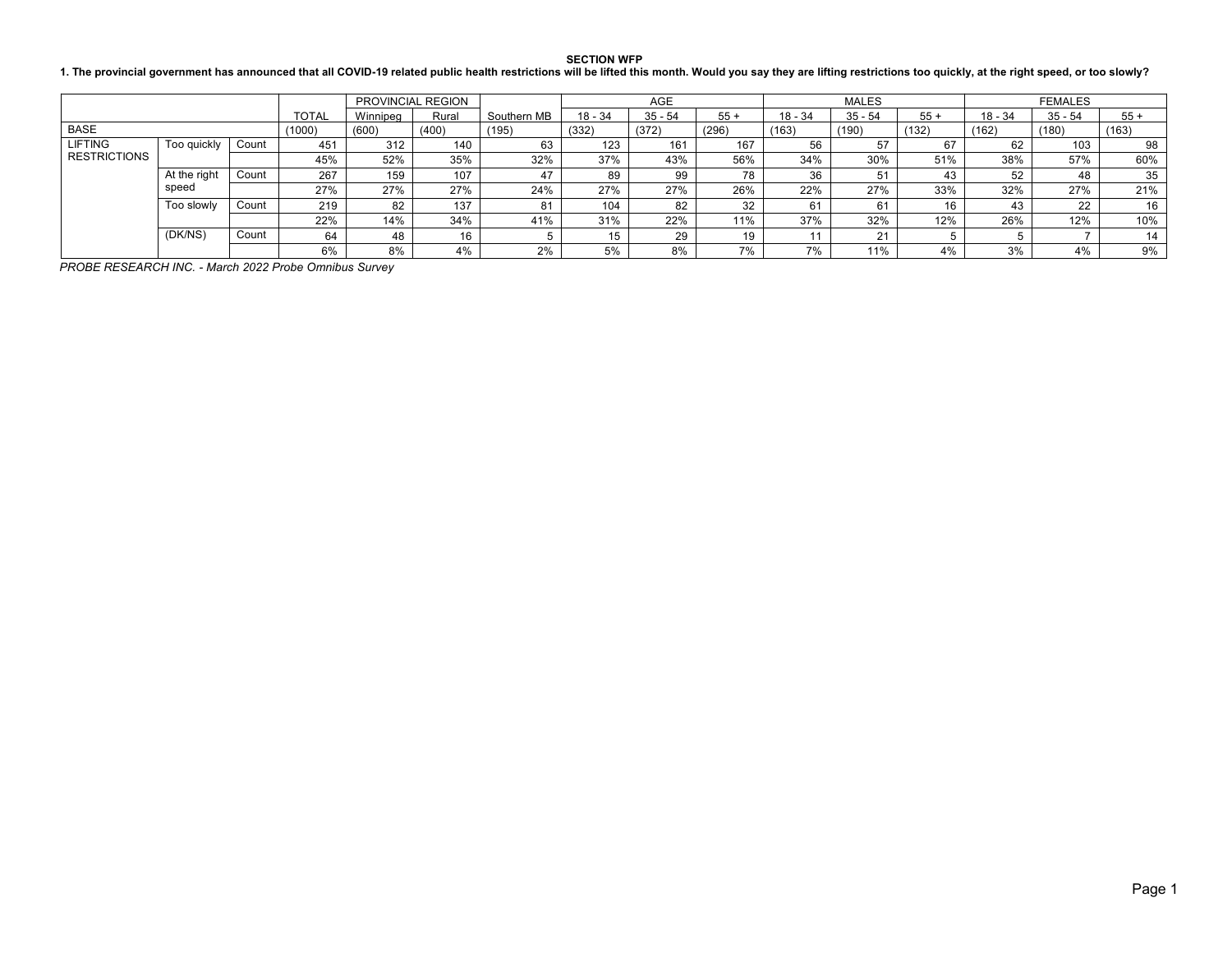### **SECTION WFP**

### **1. The provincial government has announced that all COVID-19 related public health restrictions will be lifted this month. Would you say they are lifting restrictions too quickly, at the right speed, or too slowly?**

|                     |              |       |        |       | <b>GENDER</b> |            | <b>EDUCATION</b> |           | CHILDREN <16 AT<br><b>HOME</b> |       | <b>RESIDENCE</b> |       |           | <b>HOUSEHOLD INCOME</b> |           |
|---------------------|--------------|-------|--------|-------|---------------|------------|------------------|-----------|--------------------------------|-------|------------------|-------|-----------|-------------------------|-----------|
|                     |              |       | TOTAL  | Male  | Female        | HS or less | Post-Sec         | Univ Grad | Yes                            | No.   | Own              | Rent  | $<$ \$50K | \$50K-\$99K             | $$100K +$ |
| <b>BASE</b>         |              |       | (1000) | (486) | (504)         | (152)      | (373)            | (452)     | (321)                          | (661) | (713)            | (218) | (170)     | (327)                   | (368)     |
| <b>LIFTING</b>      | Too quickly  | Count | 451    | 180   | 264           | 37         | 155              | 252       | 111                            | 337   | 327              | 94    | 74        | 143                     | 162       |
| <b>RESTRICTIONS</b> |              |       | 45%    | 37%   | 52%           | 24%        | 42%              | 56%       | 35%                            | 51%   | 46%              | 43%   | 44%       | 44%                     | 44%       |
|                     | At the right | Count | 267    | 131   | 135           | 49         | 103              | 114       | 84                             | 182   | 190              | 68    | 39        | 90                      | 112       |
|                     | speed        |       | 27%    | 27%   | 27%           | 32%        | 27%              | 25%       | 26%                            | 28%   | 27%              | 31%   | 23%       | 27%                     | 31%       |
|                     | Too slowly   | Count | 219    | 138   | 80            | 51         | 90               | 67        | 104                            | 102   | 158              | 45    | 41        | 76                      | 75        |
|                     |              |       | 22%    | 28%   | 16%           | 33%        | 24%              | 15%       | 33%                            | 15%   | 22%              | 21%   | 24%       | 23%                     | 20%       |
|                     | (DK/NS)      | Count | 64     | 37    | 26            | 15         | 25               | 10        | 21                             | 40    | 38               | 12    | 16        | 19                      | 19        |
|                     |              |       | 6%     | 8%    | 5%            | 10%        | 7%               | 4%        | 7%                             | 6%    | 5%               | 5%    | 9%        | 6%                      | 5%        |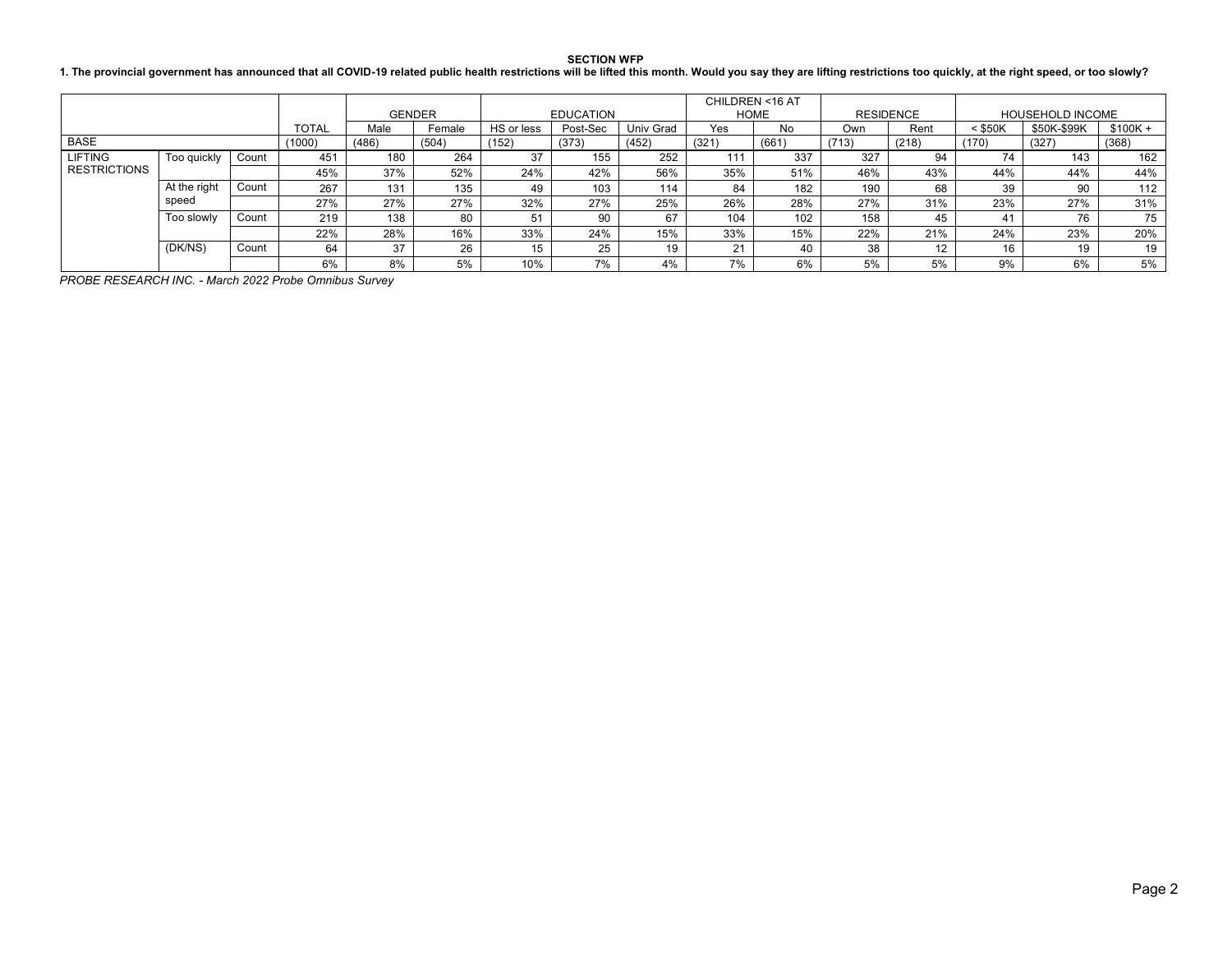**SECTION WFP**

#### **1. The provincial government has announced that all COVID-19 related public health restrictions will be lifted this month. Would you say they are lifting restrictions too quickly, at the right speed, or too slowly?**

|                     |                                             |       |     |       | PROV VOTE INTENTION |             | <b>LIFTING RESTRICTIONS</b> |             |                      | <b>CONTINUE MASKING</b> |       | FULLY VAXED |            | <b>HAD COVID</b> |       | KNOW OTHERS WHO<br><b>GOT COVID</b> |       |
|---------------------|---------------------------------------------|-------|-----|-------|---------------------|-------------|-----------------------------|-------------|----------------------|-------------------------|-------|-------------|------------|------------------|-------|-------------------------------------|-------|
|                     | <b>TOTAL</b><br><b>NDP</b><br>PC.<br>(1000) |       |     |       | LIB                 | Too guickly | Too slowly                  | Very likely | Somewhat/<br>Depends | Unlikely                | Yes   | No/NS       | Yes/ Maybe | No/NS            | Yes   | No/NS                               |       |
| BASE                |                                             |       |     | (371) | (289)               | (123)       | (451)                       | (219)       | (457)                | (258)                   | (286) | (888)       | (113)      | (367)            | (634) | (776)                               | (224) |
| <b>LIFTING</b>      | Too quickly                                 | Count | 451 | 274   |                     |             | 451                         |             | 375                  |                         |       | 450         |            | 111              | 340   | 383                                 | 68    |
| <b>RESTRICTIONS</b> |                                             |       | 45% | 74%   | 14%                 | 53%         | 100%                        |             | 82%                  | 29%                     | 1%    | 51%         | 1%         | 30%              | 54%   | 49%                                 | 30%   |
|                     | At the right                                | Count | 267 | 58    | 121                 | 40          |                             |             | 54                   | 117                     | 96    | 258         |            | 108              | 159   | 195                                 | 72    |
|                     | speed                                       |       | 27% | 16%   | 42%                 | 33%         |                             |             | 12%                  | 45%                     | 34%   | 29%         | 8%         | 29%              | 25%   | 25%                                 | 32%   |
|                     | Too slowly                                  | Count | 219 |       | 120                 |             |                             | 219         |                      | 30                      | 180   | 120         | 99         | 124              | 95    | 147                                 | 72    |
|                     |                                             |       | 22% | 4%    | 41%                 | 6%          |                             | 100%        | 2%                   | 12%                     | 63%   | 13%         | 88%        | 34%              | 15%   | 19%                                 | 32%   |
|                     | (DK/NS)                                     | Count | 64  | 22    |                     |             |                             |             | 19                   | 37                      |       | 60          |            | 24               |       | 51                                  | 13    |
|                     |                                             |       | 6%  | 6%    | 3%                  | 8%          |                             |             | 4%                   | 14%                     | 3%    | 7%          | 3%         | 7%               | 6%    | 7%                                  | 6%    |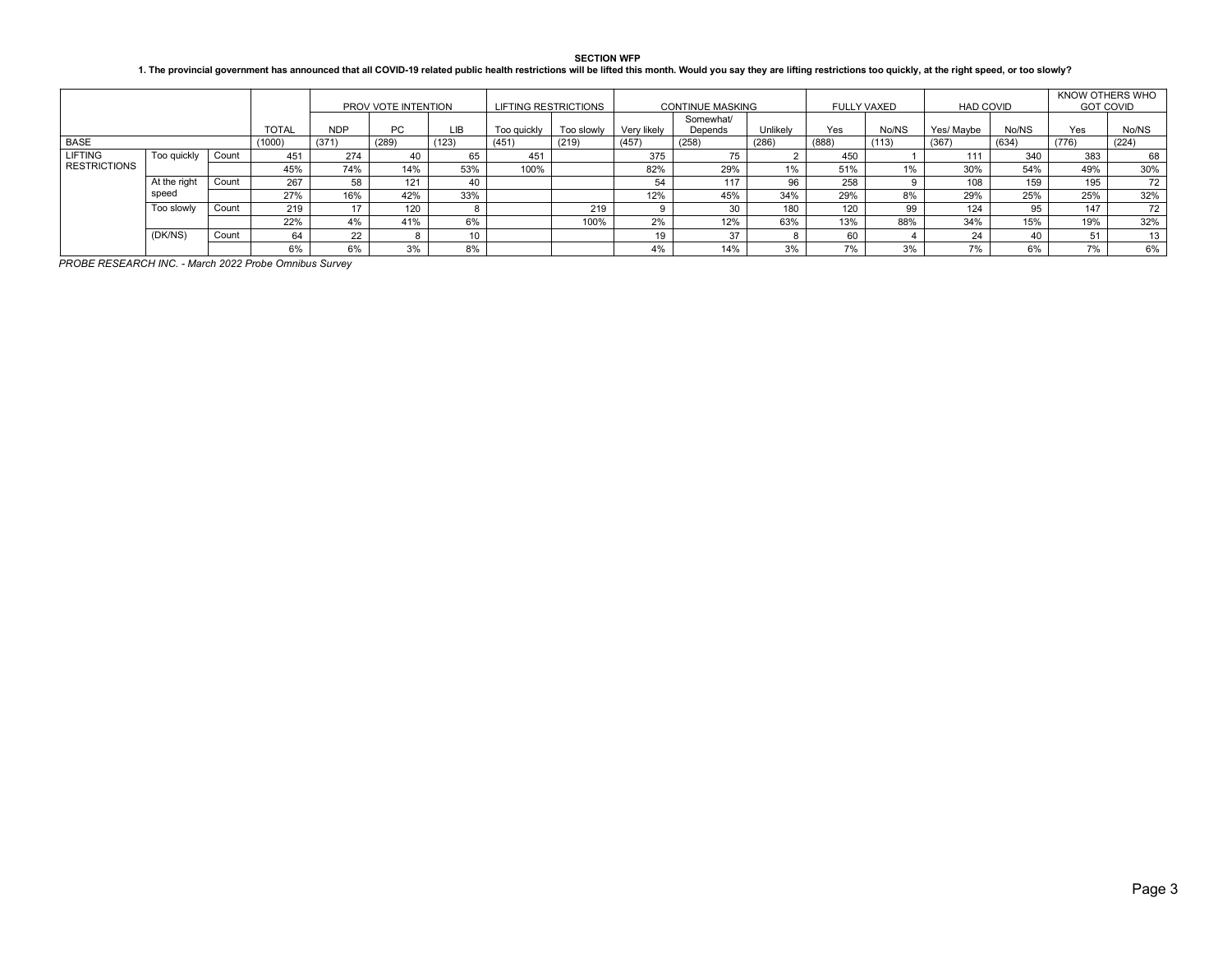**SECTION WFP 2. Personally, how likely are you to continue wearing face maks in public spaces even if this is no longer required as part of public health restrictions?**

|                            |                       |       |              | <b>PROVINCIAL REGION</b> |       |             |           | <b>AGE</b> |       |         | MALES     |       |           | <b>FEMALES</b> |       |
|----------------------------|-----------------------|-------|--------------|--------------------------|-------|-------------|-----------|------------|-------|---------|-----------|-------|-----------|----------------|-------|
|                            |                       |       | <b>TOTAL</b> | Winnipeg                 | Rural | Southern MB | $18 - 34$ | $35 - 54$  | $55+$ | 18 - 34 | $35 - 54$ | $55+$ | $18 - 34$ | $35 - 54$      | $55+$ |
| <b>BASE</b>                |                       |       | (1000)       | (600)                    | (400) | (195)       | (332)     | (372)      | (296) | (163)   | (190)     | (132) | (162)     | (180)          | (163) |
| <b>CONTINUE</b>            | Very likely           | Count | 457          | 319                      | 138   | 63          | 121       | 151        | 184   | 46      | 52        | 76    | 70        | 99             | 107   |
| <b>WEARING</b>             |                       |       | 46%          | 53%                      | 34%   | 32%         | 37%       | 41%        | 62%   | 28%     | 27%       | 57%   | 43%       | 55%            | 66%   |
| <b>FACE</b><br><b>MASK</b> | Somewhat likely       | Count | 160          | 101                      | 60    | 25          | 50        | 62         | 48    | 26      | 31        | 25    | 23        | 29             | 23    |
|                            |                       |       | 16%          | 17%                      | 15%   | 13%         | 15%       | 17%        | 16%   | 16%     | 17%       | 19%   | 14%       | 16%            | 14%   |
|                            | Somewhat unlikely     | Count | 57           | 28                       | 30    | 13          | 25        | 21         |       | 14      | 12        |       | 12        | 9              |       |
|                            |                       |       | 6%           | 5%                       | 7%    | 7%          | 8%        | 6%         | 4%    | 8%      | 6%        | 3%    | 7%        | 5%             | 5%    |
|                            | Very unlikely         | Count | 228          | 94                       | 134   | 79          | 95        | 95         | 38    | 58      | 65        | 21    | 38        | 30             | 17    |
|                            |                       |       | 23%          | 16%                      | 34%   | 40%         | 29%       | 26%        | 13%   | 35%     | 34%       | 16%   | 23%       | 17%            | 10%   |
|                            | (Depends on location/ | Count | 98           | 59                       | 39    | 16          | 40        | 43         | 15    | 20      | 29        |       | 19        | 13             | 8     |
|                            | venue)                |       | 10%          | 10%                      | 10%   | 8%          | 12%       | 11%        | 5%    | 12%     | 15%       | 5%    | 12%       | 7%             | 5%    |
| Summary                    | Likely                |       | 62%          | 70%                      | 49%   | 45%         | 52%       | 57%        | 78%   | 44%     | 44%       | 76%   | 58%       | 71%            | 80%   |
|                            | Unlikely              |       | 29%          | 20%                      | 41%   | 47%         | 36%       | 31%        | 17%   | 44%     | 41%       | 19%   | 31%       | 22%            | 15%   |
|                            | (Depends)             |       | 10%          | 10%                      | 10%   | 8%          | 12%       | 11%        | 5%    | 12%     | 15%       | 5%    | 12%       | 7%             | 5%    |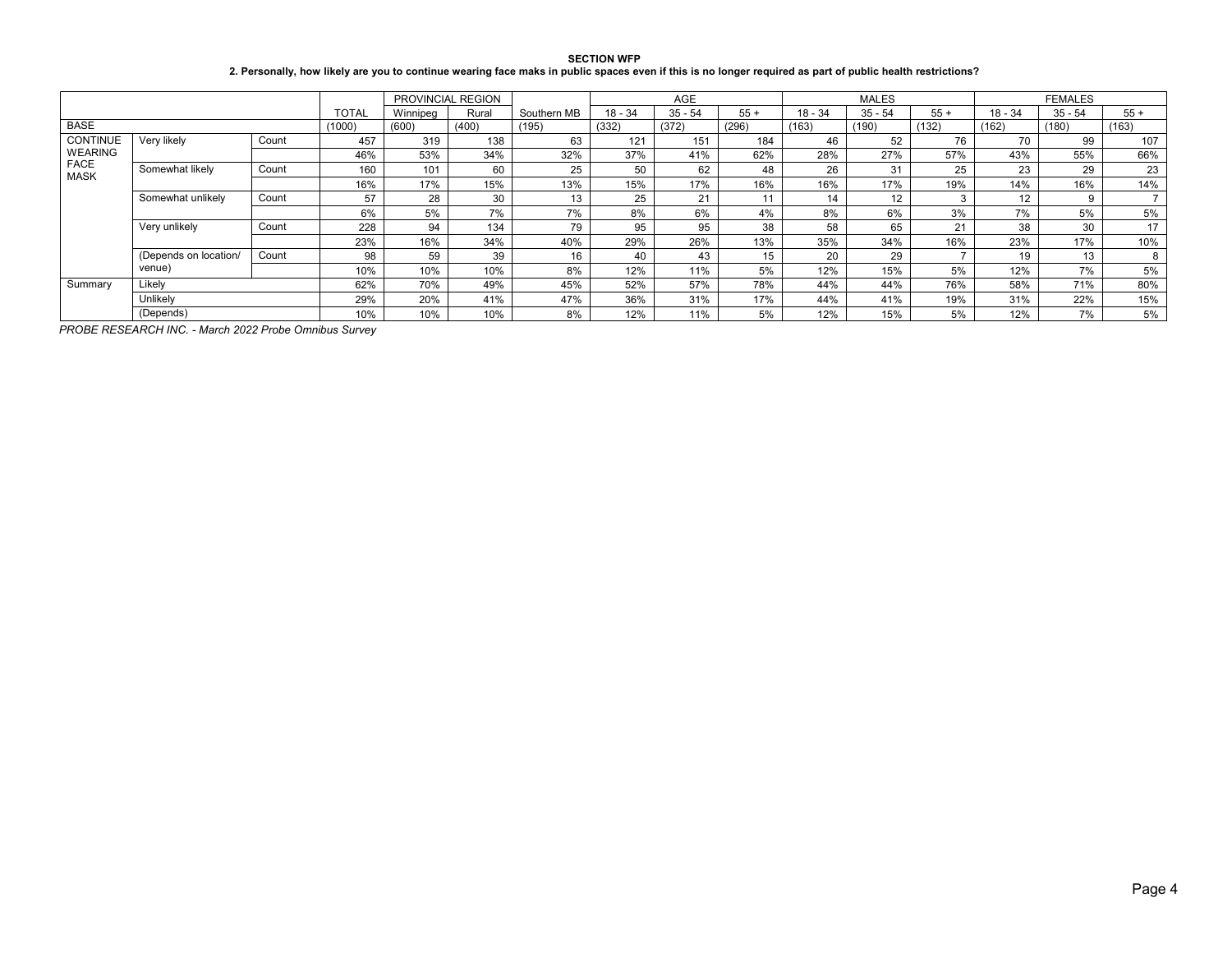| <b>SECTION WFP</b>                                                                                                                                         |
|------------------------------------------------------------------------------------------------------------------------------------------------------------|
| 2. Personally, how likely are you to continue wearing face maks in public spaces even if this is no longer required as part of public health restrictions? |

|                            |                       |       |              | <b>GENDER</b> |        |            | <b>EDUCATION</b> |           | CHILDREN <16 AT | HOME  | <b>RESIDENCE</b> |       | <b>HOUSEHOLD INCOME</b> |             |           |
|----------------------------|-----------------------|-------|--------------|---------------|--------|------------|------------------|-----------|-----------------|-------|------------------|-------|-------------------------|-------------|-----------|
|                            |                       |       | <b>TOTAL</b> | Male          | Female | HS or less | Post-Sec         | Univ Grad | Yes             | No    | Own              | Rent  | $<$ \$50K               | \$50K-\$99K | $$100K +$ |
| <b>BASE</b>                |                       |       | (1000)       | (486)         | (504)  | (152)      | (373)            | (452)     | (321)           | (661) | (713)            | (218) | (170)                   | (327)       | (368)     |
| <b>CONTINUE</b>            | Very likely           | Count | 457          | 174           | 276    | 41         | 152              | 255       | 102             | 350   | 329              | 102   | 80                      | 141         | 162       |
| <b>WEARING</b>             |                       |       | 46%          | 36%           | 55%    | 27%        | 41%              | 57%       | 32%             | 53%   | 46%              | 47%   | 47%                     | 43%         | 44%       |
| <b>FACE</b><br><b>MASK</b> | Somewhat likely       | Count | 160          | 83            | 75     | 22         | 68               | 70        | 45              | 115   | 112              | 41    | 30                      | 55          | 60        |
|                            |                       |       | 16%          | 17%           | 15%    | 14%        | 18%              | 15%       | 14%             | 17%   | 16%              | 19%   | 17%                     | 17%         | 16%       |
|                            | Somewhat unlikely     | Count | 57           | 29            | 28     | 15         | 25               | 17        | 22              | 35    | 46               |       | 11                      | 18          | 24        |
|                            |                       |       | 6%           | 6%            | 6%     | 10%        | 7%               | 4%        | 7%              | 5%    | 6%               | 3%    | 6%                      | 5%          | 7%        |
|                            | Very unlikely         | Count | 228          | 144           | 84     | 51         | 93               | 73        | 112             | 108   | 172              | 42    | 34                      | 85          | 84        |
|                            |                       |       | 23%          | 30%           | 17%    | 34%        | 25%              | 16%       | 35%             | 16%   | 24%              | 19%   | 20%                     | 26%         | 23%       |
|                            | (Depends on location/ | Count | 98           | 56            | 41     | 22         | 36               | 37        | 39              | 53    | 54               | 27    | 16                      | 28          | 37        |
|                            | venue)                |       | 10%          | 12%           | 8%     | 15%        | 10%              | 8%        | 12%             | 8%    | 8%               | 12%   | 10%                     | 9%          | 10%       |
| Summary                    | Likely                |       | 62%          | 53%           | 70%    | 42%        | 59%              | 72%       | 46%             | 70%   | 62%              | 65%   | 64%                     | 60%         | 60%       |
|                            | Unlikely              |       | 29%          | 36%           | 22%    | 44%        | 32%              | 20%       | 42%             | 22%   | 31%              | 23%   | 26%                     | 31%         | 29%       |
|                            | (Depends)             |       | 10%          | 12%           | 8%     | 15%        | 10%              | 8%        | 12%             | 8%    | 8%               | 12%   | 10%                     | 9%          | 10%       |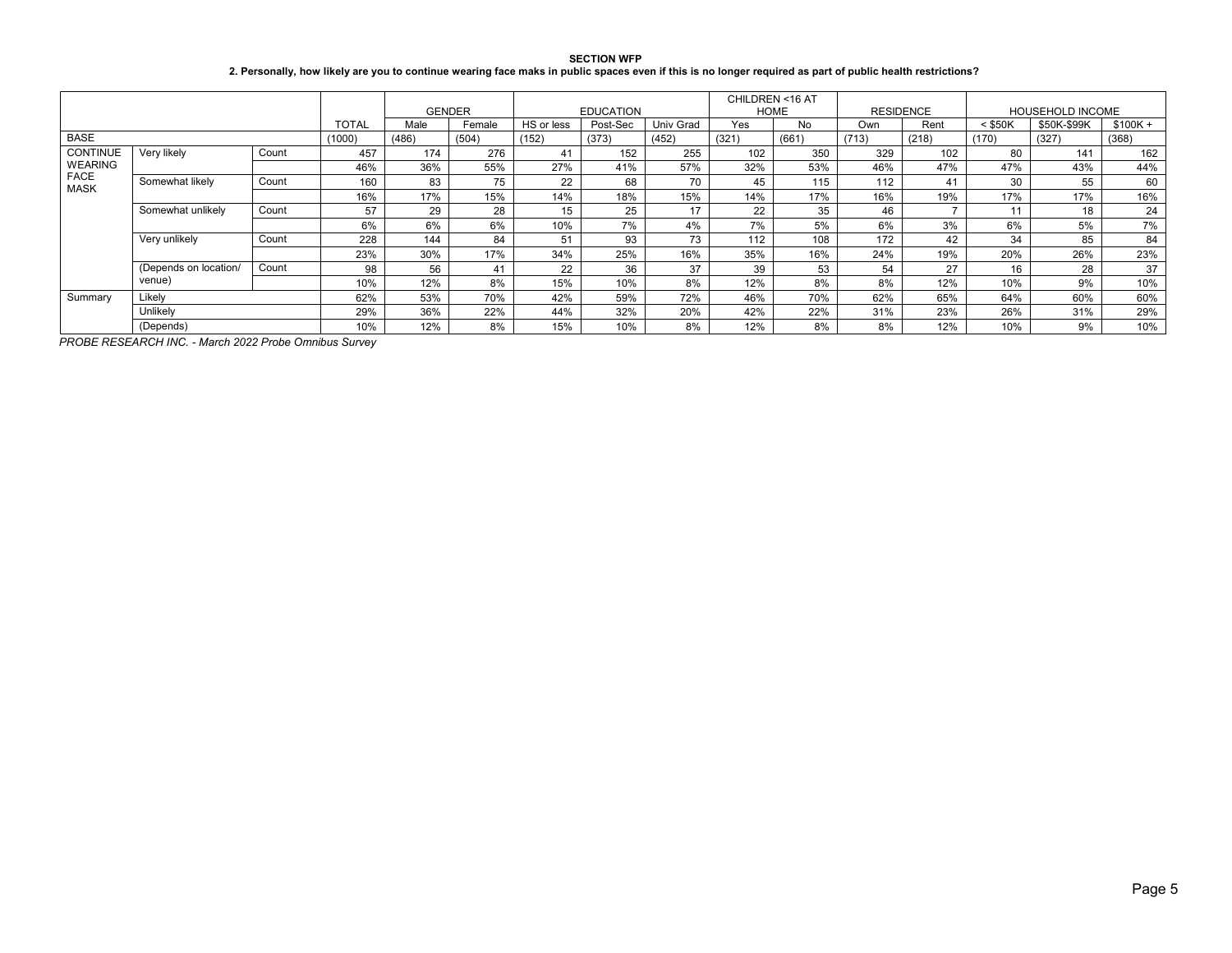| <b>SECTION WFP</b>                                                                                                                                         |
|------------------------------------------------------------------------------------------------------------------------------------------------------------|
| 2. Personally, how likely are you to continue wearing face maks in public spaces even if this is no longer required as part of public health restrictions? |

|                            |                       |       |              |            | PROV VOTE INTENTION |            | <b>LIFTING RESTRICTIONS</b> |            |             | <b>CONTINUE MASKING</b> |          | <b>FULLY VAXED</b> |                | <b>HAD COVID</b> |       | KNOW OTHERS WHO<br><b>GOT COVID</b> |       |
|----------------------------|-----------------------|-------|--------------|------------|---------------------|------------|-----------------------------|------------|-------------|-------------------------|----------|--------------------|----------------|------------------|-------|-------------------------------------|-------|
|                            |                       |       | <b>TOTAL</b> | <b>NDP</b> | PC                  | <b>LIB</b> | Too quickly                 | Too slowly | Very likely | Somewhat/<br>Depends    | Unlikely | Yes                | No/NS          | Yes/ Mavbe       | No/NS | Yes                                 | No/NS |
| <b>BASE</b>                |                       |       | (1000)       | (371)      | (289)               | (123)      | (451)                       | (219)      | (457)       | (258)                   | (286)    | (888)              | (113)          | (367)            | (634) | (776)                               | (224) |
| <b>CONTINUE</b>            | Very likely           | Count | 457          | 261        | 56                  | 66         | 375                         |            | 457         |                         |          | 453                |                | 123              | 333   | 377                                 | 80    |
| <b>WEARING</b>             |                       |       | 46%          | 70%        | 20%                 | 54%        | 83%                         | 4%         | 100%        |                         |          | 51%                | 4%             | 34%              | 53%   | 49%                                 | 36%   |
| <b>FACE</b><br><b>MASK</b> | Somewhat likely       | Count | 160          | 58         | 48                  | 23         | 55                          | 44         |             | 160                     |          | 156                |                | 48               | 112   | 134                                 | 27    |
|                            |                       |       | 16%          | 16%        | 16%                 | 19%        | 12%                         | 5%         |             | 62%                     |          | 18%                | 4%             | 13%              | 18%   | 17%                                 | 12%   |
|                            | Somewhat unlikely     | Count | 57           | 10         | 30                  | 10         | 2                           |            |             |                         | 57       | 55                 | $\overline{2}$ | 19               | 38    | 44                                  | 14    |
|                            |                       |       | 6%           | 3%         | 11%                 | 8%         | 0%                          | 2%         |             |                         | 20%      | 6%                 | 2%             | 5%               | 6%    | 6%                                  | 6%    |
|                            | Very unlikely         | Count | 228          | 19         | 132                 | 11         |                             | 174        |             |                         | 228      | 136                | 92             | 132              | 97    | 155                                 | 73    |
|                            |                       |       | 23%          | 5%         | 46%                 | 9%         |                             | 80%        |             |                         | 80%      | 15%                | 82%            | 36%              | 15%   | 20%                                 | 33%   |
|                            | (Depends on location/ | Count | 98           | 23         | 23                  | 14         | 20                          | 19         |             | 98                      |          | 88                 | 10             | 44               | 54    | 67                                  | 31    |
|                            | venue)                |       | 10%          | 6%         | 8%                  | 11%        | 4%                          | 9%         |             | 38%                     |          | 10%                | 9%             | 12%              | 8%    | 9%                                  | 14%   |
| Summary                    | Likely                |       | 62%          | 86%        | 36%                 | 72%        | 95%                         | 9%         | 100%        | 62%                     |          | 69%                | 7%             | 47%              | 70%   | 66%                                 | 48%   |
|                            | Unlikely              |       | 29%          | 8%         | 56%                 | 17%        | 0%                          | 82%        |             |                         | 100%     | 22%                | 84%            | 41%              | 21%   | 26%                                 | 39%   |
|                            | (Depends)             |       | 10%          | 6%         | 8%                  | 11%        | 4%                          | 9%         |             | 38%                     |          | 10%                | 9%             | 12%              | 8%    | 9%                                  | 14%   |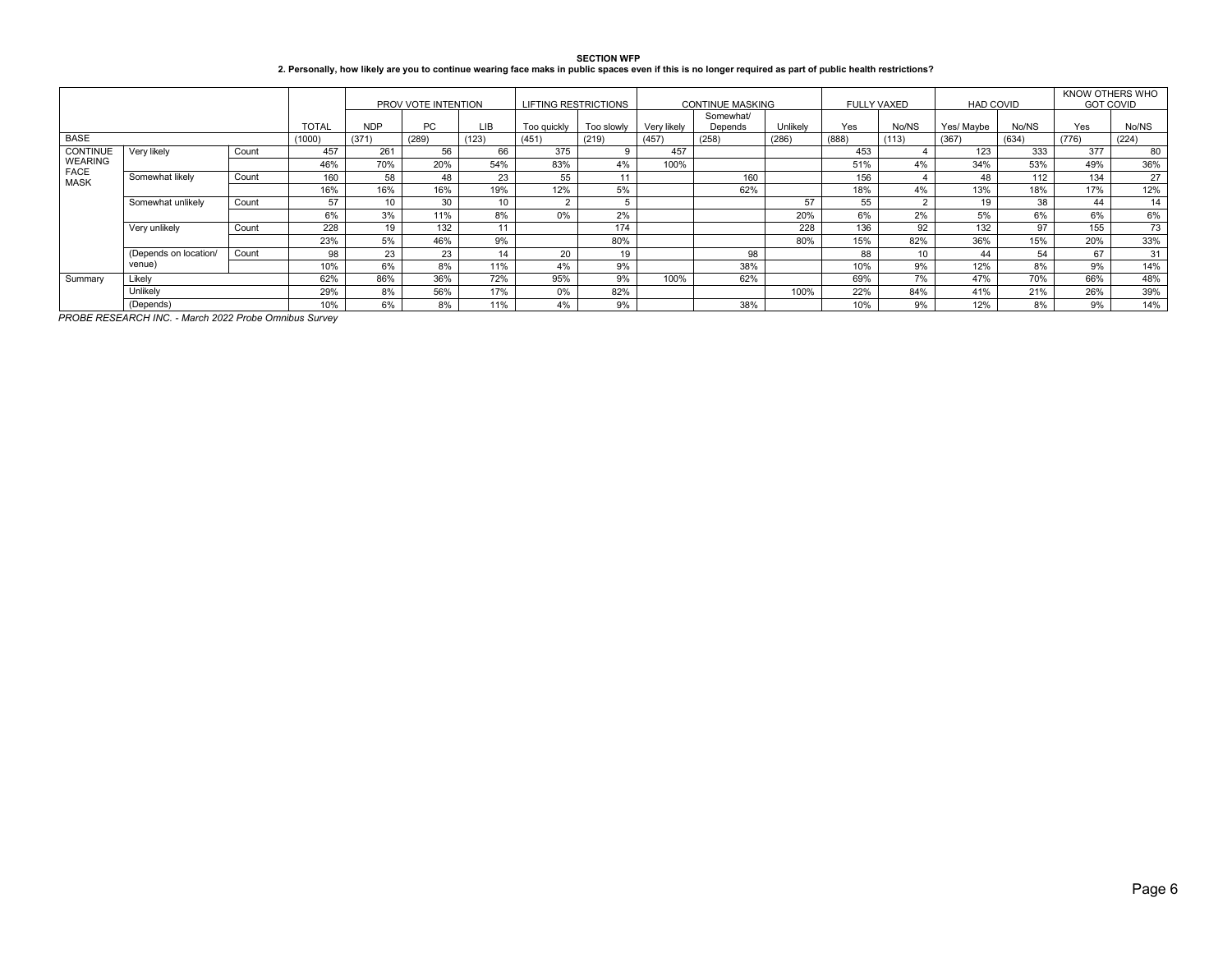| <b>SECTION WFP</b>                                                                             |
|------------------------------------------------------------------------------------------------|
| 3. How much do you agree or disagree with each of the following statements regarding COVID-19? |

|                                        |                   |       |              | PROVINCIAL REGION |       |             |           | <b>AGE</b> |       |           | <b>MALES</b> |       |           | <b>FEMALES</b>   |       |
|----------------------------------------|-------------------|-------|--------------|-------------------|-------|-------------|-----------|------------|-------|-----------|--------------|-------|-----------|------------------|-------|
|                                        |                   |       | <b>TOTAL</b> | Winnipeg          | Rural | Southern MB | $18 - 34$ | $35 - 54$  | $55+$ | $18 - 34$ | $35 - 54$    | $55+$ | $18 - 34$ | $35 - 54$        | $55+$ |
| <b>BASE</b>                            |                   |       | (1000)       | (600)             | (400) | (195)       | (332)     | (372)      | (296) | (163)     | (190)        | (132) | (162)     | (180)            | (163) |
| Divisions caused                       | Strongly agree    | Count | 461          | 265               | 196   | 93          | 150       | 183        | 128   | 74        | 83           | 54    | 73        | 99               | 73    |
| by pandemic will<br>last for very long |                   |       | 46%          | 44%               | 49%   | 48%         | 45%       | 49%        | 43%   | 46%       | 44%          | 41%   | 45%       | 55%              | 45%   |
| time                                   | Somewhat agree    | Count | 409          | 255               | 154   | 77          | 147       | 135        | 126   | 62        | 74           | 59    | 83        | 60               | 67    |
|                                        |                   |       | 41%          | 42%               | 38%   | 39%         | 44%       | 36%        | 43%   | 38%       | 39%          | 45%   | 51%       | 33%              | 41%   |
|                                        | Somewhat          | Count | 99           | 66                | 34    | 16          | 24        | 45         | 30    | 16        | 28           | 13    | 5         | 17               | 17    |
|                                        | disagree          |       | 10%          | 11%               | 8%    | 8%          | 7%        | 12%        | 10%   | 10%       | 15%          | 10%   | 3%        | 10%              | 11%   |
|                                        | Strongly disagree | Count | 31           | 14                | 17    | 9           | 10        | 9          | 12    | 10        | 5            | 6     |           | $\boldsymbol{4}$ | 6     |
|                                        |                   |       | 3%           | 2%                | 4%    | 5%          | 3%        | 2%         | 4%    | 6%        | 3%           | 5%    |           | 2%               | 3%    |
| Pandemic proved                        | Strongly agree    | Count | 445          | 269               | 175   | 93          | 149       | 171        | 125   | 70        | 93           | 54    | 75        | 77               | 69    |
| governments not                        |                   |       | 44%          | 45%               | 44%   | 48%         | 45%       | 46%        | 42%   | 43%       | 49%          | 41%   | 46%       | 43%              | 43%   |
| equipped to solve<br>major challenges  | Somewhat agree    | Count | 320          | 188               | 132   | 60          | 109       | 115        | 96    | 53        | 57           | 45    | 55        | 58               | 51    |
|                                        |                   |       | 32%          | 31%               | 33%   | 31%         | 33%       | 31%        | 32%   | 32%       | 30%          | 34%   | 34%       | 32%              | 31%   |
|                                        | Somewhat          | Count | 171          | 104               | 67    | 29          | 54        | 63         | 53    | 30        | 26           | 27    | 24        | 36               | 27    |
|                                        | disagree          |       | 17%          | 17%               | 17%   | 15%         | 16%       | 17%        | 18%   | 19%       | 14%          | 20%   | 15%       | 20%              | 16%   |
|                                        | Strongly disagree | Count | 65           | 40                | 26    | 13          | 20        | 24         | 22    | 10        | 15           | 6     | 8         | 9                | 16    |
|                                        |                   |       | 7%           | 7%                | 6%    | 7%          | 6%        | 6%         | 8%    | 6%        | 8%           | 5%    | 5%        | 5%               | 10%   |
| Will be living with                    | Strongly agree    | Count | 221          | 135               | 86    | 36          | 46        | 83         | 92    | 27        | 27           | 34    | 18        | 55               | 56    |
| degree of public                       |                   |       | 22%          | 23%               | 22%   | 18%         | 14%       | 22%        | 31%   | 17%       | 14%          | 26%   | 11%       | 31%              | 35%   |
| health restrictions<br>for foreseeable | Somewhat agree    | Count | 532          | 327               | 205   | 101         | 190       | 184        | 158   | 72        | 91           | 72    | 115       | 91               | 86    |
| future                                 |                   |       | 53%          | 55%               | 51%   | 52%         | 57%       | 49%        | 53%   | 44%       | 48%          | 55%   | 71%       | 51%              | 52%   |
|                                        | Somewhat          | Count | 143          | 94                | 49    | 24          | 54        | 63         | 26    | 33        | 40           | 12    | 19        | 23               | 13    |
|                                        | disagree          |       | 14%          | 16%               | 12%   | 13%         | 16%       | 17%        | 9%    | 20%       | 21%          | 9%    | 12%       | 13%              | 8%    |
|                                        | Strongly disagree | Count | 104          | 44                | 61    | 34          | 41        | 43         | 20    | 31        | 32           | 13    | 9         | 11               | 8     |
|                                        |                   |       | 10%          | 7%                | 15%   | 18%         | 12%       | 11%        | 7%    | 19%       | 17%          | 10%   | 6%        | 6%               | 5%    |
| Things going to                        | Strongly agree    | Count | 83           | 47                | 36    | 24          | 33        | 26         | 24    | 21        | 12           | 14    | 11        | 14               | 11    |
| return to way they                     |                   |       | 8%           | 8%                | 9%    | 12%         | 10%       | 7%         | 8%    | 13%       | 7%           | 10%   | 7%        | 8%               | 7%    |
| were prior to<br>pandemic              | Somewhat agree    | Count | 383          | 232               | 152   | 66          | 139       | 147        | 98    | 71        | 88           | 49    | 66        | 59               | 49    |
|                                        |                   |       | 38%          | 39%               | 38%   | 34%         | 42%       | 40%        | 33%   | 44%       | 46%          | 37%   | 41%       | 33%              | 30%   |
|                                        | Somewhat          | Count | 364          | 209               | 154   | 82          | 118       | 120        | 125   | 50        | 53           | 50    | 67        | 65               | 75    |
|                                        | disagree          |       | 36%          | 35%               | 39%   | 42%         | 36%       | 32%        | 42%   | 31%       | 28%          | 38%   | 42%       | 36%              | 46%   |
|                                        | Strongly disagree | Count | 170          | 112               | 58    | 24          | 42        | 79         | 49    | 22        | 37           | 19    | 18        | 42               | 28    |
|                                        |                   |       | 17%          | 19%               | 15%   | 12%         | 13%       | 21%        | 16%   | 13%       | 19%          | 14%   | 11%       | 23%              | 17%   |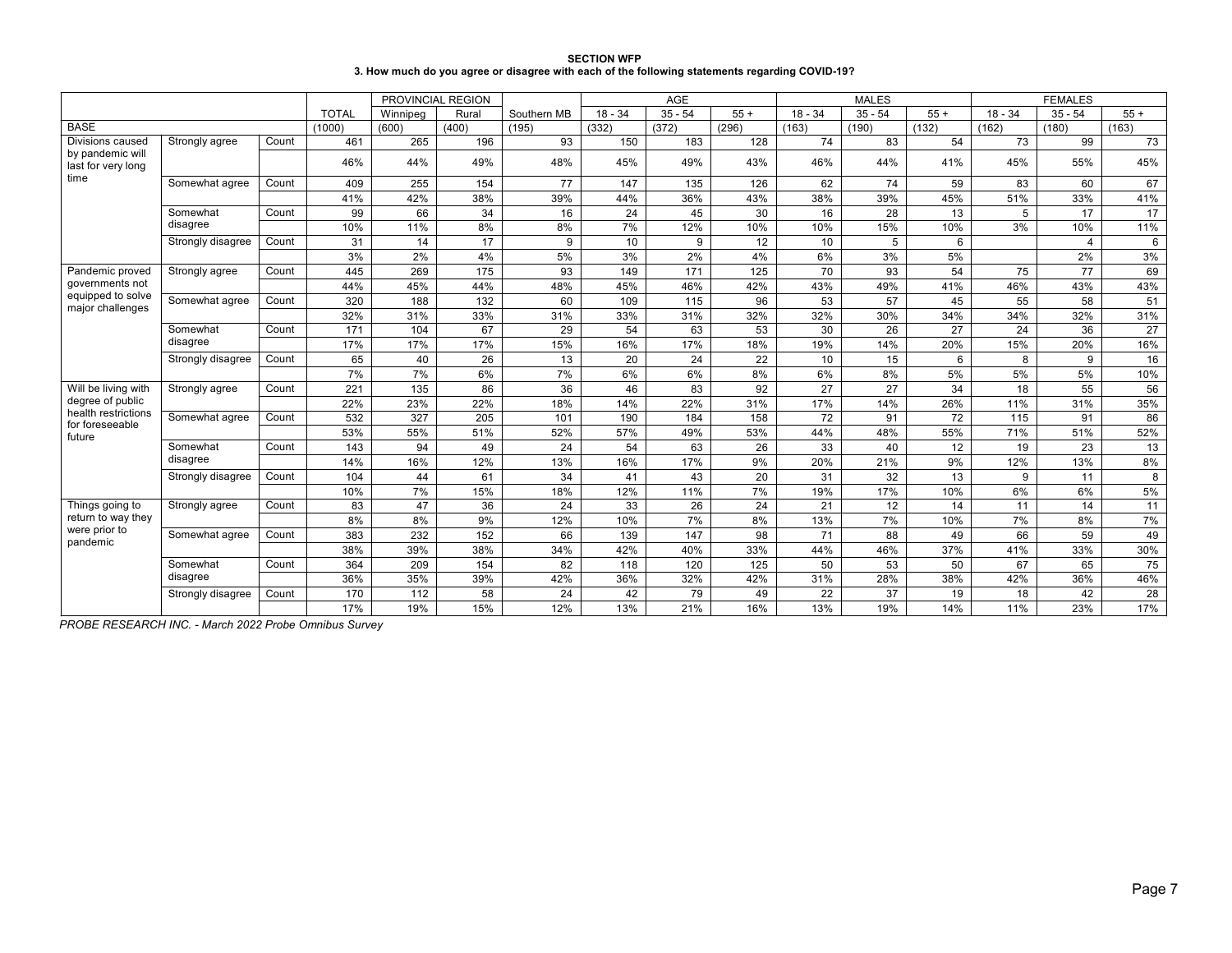| <b>SECTION WFP</b>                                                                             |
|------------------------------------------------------------------------------------------------|
| 3. How much do you agree or disagree with each of the following statements regarding COVID-19? |

|                                        |                   |       |              | <b>GENDER</b> |        |                | <b>EDUCATION</b> |           | CHILDREN <16 AT | <b>HOME</b> | <b>RESIDENCE</b> |                |           | <b>HOUSEHOLD INCOME</b> |           |
|----------------------------------------|-------------------|-------|--------------|---------------|--------|----------------|------------------|-----------|-----------------|-------------|------------------|----------------|-----------|-------------------------|-----------|
|                                        |                   |       | <b>TOTAL</b> | Male          | Female | HS or less     | Post-Sec         | Univ Grad | Yes             | <b>No</b>   | Own              | Rent           | $<$ \$50K | \$50K-\$99K             | $$100K +$ |
| <b>BASE</b>                            |                   |       | (1000)       | (486)         | (504)  | (152)          | (373)            | (452)     | (321)           | (661)       | (713)            | (218)          | (170)     | (327)                   | (368)     |
| Divisions caused                       | Strongly agree    | Count | 461          | 211           | 245    | 82             | 173              | 194       | 156             | 294         | 319              | 101            | 79        | 155                     | 167       |
| by pandemic will<br>last for very long |                   |       | 46%          | 44%           | 49%    | 54%            | 46%              | 43%       | 49%             | 44%         | 45%              | 46%            | 46%       | 47%                     | 45%       |
| time                                   | Somewhat agree    | Count | 409          | 196           | 210    | 54             | 157              | 191       | 123             | 280         | 293              | 93             | 69        | 135                     | 150       |
|                                        |                   |       | 41%          | 40%           | 42%    | 35%            | 42%              | 42%       | 38%             | 42%         | 41%              | 43%            | 41%       | 41%                     | 41%       |
|                                        | Somewhat          | Count | 99           | 57            | 40     | 11             | 30               | 56        | 35              | 64          | 77               | 17             | 17        | 26                      | 36        |
|                                        | disagree          |       | 10%          | 12%           | 8%     | 7%             | 8%               | 12%       | 11%             | 10%         | 11%              | 8%             | 10%       | 8%                      | 10%       |
|                                        | Strongly disagree | Count | 31           | 21            | 10     | $\overline{4}$ | 13               | 12        | $\overline{7}$  | 24          | 24               | $\overline{7}$ | 5         | 10                      | 15        |
|                                        |                   |       | 3%           | 4%            | 2%     | 3%             | 3%               | 3%        | 2%              | 4%          | 3%               | 3%             | 3%        | 3%                      | 4%        |
| Pandemic proved                        | Strongly agree    | Count | 445          | 216           | 221    | 70             | 176              | 189       | 144             | 291         | 317              | 94             | 74        | 153                     | 162       |
| governments not                        |                   |       | 44%          | 45%           | 44%    | 46%            | 47%              | 42%       | 45%             | 44%         | 44%              | 43%            | 43%       | 47%                     | 44%       |
| equipped to solve<br>major challenges  | Somewhat agree    | Count | 320          | 155           | 164    | 47             | 126              | 140       | 99              | 213         | 225              | 65             | 48        | 101                     | 117       |
|                                        |                   |       | 32%          | 32%           | 33%    | 31%            | 34%              | 31%       | 31%             | 32%         | 32%              | 30%            | 28%       | 31%                     | 32%       |
|                                        | Somewhat          | Count | 171          | 83            | 86     | 21             | 47               | 99        | 55              | 116         | 121              | 46             | 34        | 53                      | 63        |
|                                        | disagree          |       | 17%          | 17%           | 17%    | 14%            | 13%              | 22%       | 17%             | 17%         | 17%              | 21%            | 20%       | 16%                     | 17%       |
|                                        | Strongly disagree | Count | 65           | 32            | 33     | 14             | 25               | 24        | 23              | 42          | 51               | 13             | 14        | 21                      | 26        |
|                                        |                   |       | 7%           | 7%            | 7%     | 9%             | 7%               | 5%        | 7%              | 6%          | 7%               | 6%             | 8%        | 6%                      | 7%        |
| Will be living with                    | Strongly agree    | Count | 221          | 89            | 130    | 29             | 89               | 100       | 48              | 167         | 165              | 43             | 39        | 70                      | 77        |
| degree of public                       |                   |       | 22%          | 18%           | 26%    | 19%            | 24%              | 22%       | 15%             | 25%         | 23%              | 20%            | 23%       | 21%                     | 21%       |
| health restrictions<br>for foreseeable | Somewhat agree    | Count | 532          | 235           | 291    | 84             | 193              | 243       | 163             | 360         | 368              | 120            | 103       | 182                     | 179       |
| future                                 |                   |       | 53%          | 48%           | 58%    | 55%            | 52%              | 54%       | 51%             | 54%         | 52%              | 55%            | 60%       | 56%                     | 49%       |
|                                        | Somewhat          | Count | 143          | 86            | 56     | 12             | 52               | 76        | 56              | 85          | 103              | 33             | 15        | 49                      | 62        |
|                                        | disagree          |       | 14%          | 18%           | 11%    | 8%             | 14%              | 17%       | 18%             | 13%         | 14%              | 15%            | 9%        | 15%                     | 17%       |
|                                        | Strongly disagree | Count | 104          | 76            | 27     | 27             | 39               | 33        | 53              | 49          | 78               | 22             | 14        | 27                      | 50        |
|                                        |                   |       | 10%          | 16%           | 5%     | 18%            | 10%              | 7%        | 17%             | 7%          | 11%              | 10%            | 8%        | 8%                      | 14%       |
| Things going to                        | Strongly agree    | Count | 83           | 47            | 36     | 15             | 31               | 35        | 30              | 51          | 57               | 23             | 16        | 16                      | 33        |
| return to way they                     |                   |       | 8%           | 10%           | 7%     | 10%            | 8%               | 8%        | 9%              | 8%          | 8%               | 11%            | 9%        | 5%                      | 9%        |
| were prior to<br>pandemic              | Somewhat agree    | Count | 383          | 208           | 174    | 64             | 145              | 168       | 134             | 245         | 272              | 90             | 58        | 130                     | 150       |
|                                        |                   |       | 38%          | 43%           | 34%    | 42%            | 39%              | 37%       | 42%             | 37%         | 38%              | 41%            | 34%       | 40%                     | 41%       |
|                                        | Somewhat          | Count | 364          | 154           | 207    | 46             | 140              | 167       | 105             | 253         | 264              | 72             | 65        | 126                     | 122       |
|                                        | disagree          |       | 36%          | 32%           | 41%    | 30%            | 37%              | 37%       | 33%             | 38%         | 37%              | 33%            | 38%       | 39%                     | 33%       |
|                                        | Strongly disagree | Count | 170          | 78            | 88     | 27             | 58               | 83        | 52              | 112         | 120              | 33             | 32        | 55                      | 62        |
|                                        |                   |       | 17%          | 16%           | 17%    | 18%            | 15%              | 18%       | 16%             | 17%         | 17%              | 15%            | 19%       | 17%                     | 17%       |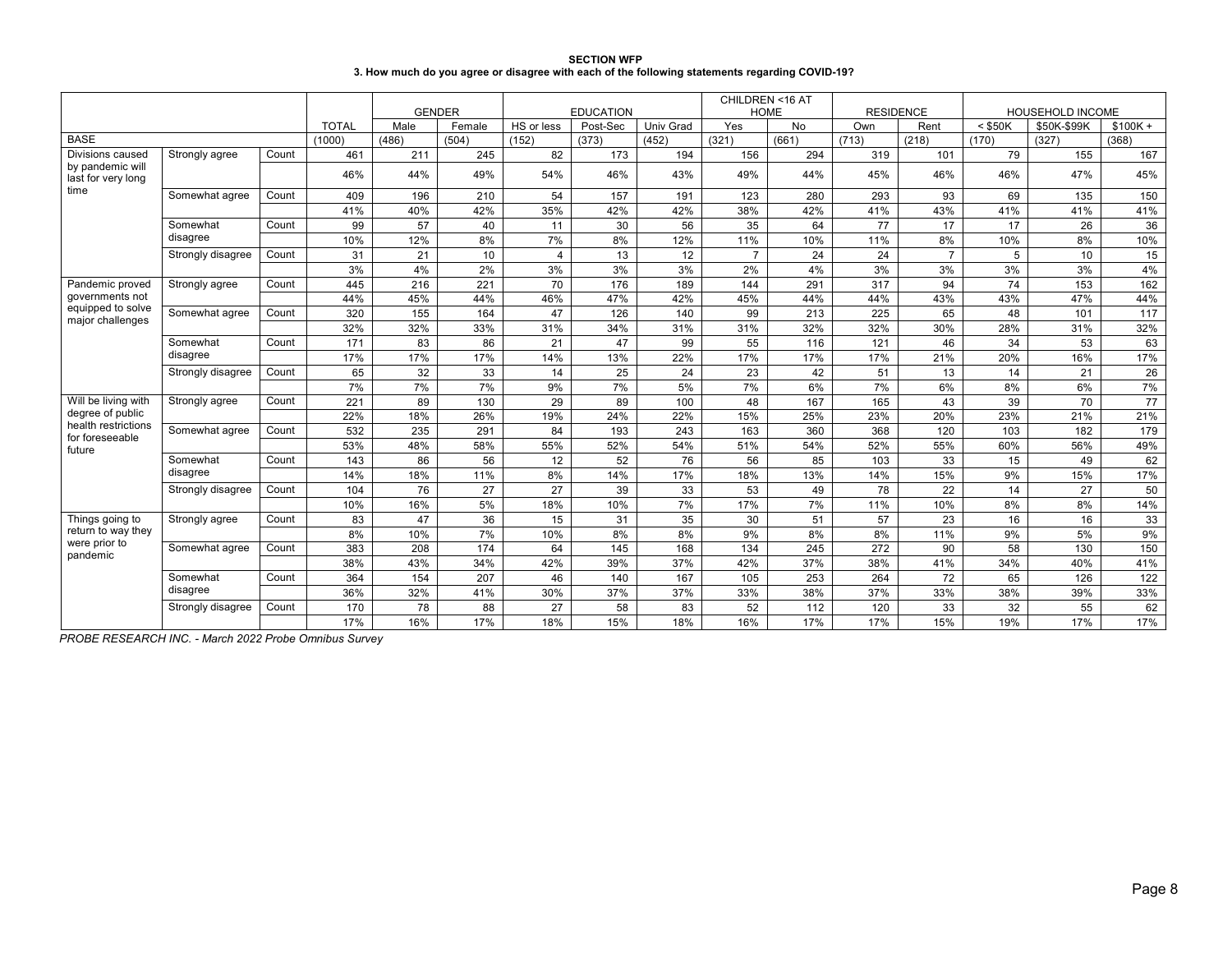| <b>SECTION WFP</b>                                                                             |  |
|------------------------------------------------------------------------------------------------|--|
| 3. How much do you agree or disagree with each of the following statements regarding COVID-19? |  |

|                                        |                      |       |              |                | PROV VOTE INTENTION |                | <b>LIFTING RESTRICTIONS</b> |            |             | <b>CONTINUE MASKING</b> |          | <b>FULLY VAXED</b> |                | <b>HAD COVID</b> |       |       | KNOW OTHERS WHO<br><b>GOT COVID</b> |
|----------------------------------------|----------------------|-------|--------------|----------------|---------------------|----------------|-----------------------------|------------|-------------|-------------------------|----------|--------------------|----------------|------------------|-------|-------|-------------------------------------|
|                                        |                      |       | <b>TOTAL</b> | <b>NDP</b>     | PC.                 | LIB            | Too guickly                 | Too slowly | Verv likely | Somewhat/<br>Depends    | Unlikely | Yes                | No/NS          | Yes/ Maybe       | No/NS | Yes   | No/NS                               |
| <b>BASE</b>                            |                      |       | (1000)       | (371)          | (289)               | (123)          | (451)                       | (219)      | (457)       | (258)                   | (286)    | (888)              | (113)          | (367)            | (634) | (776) | (224)                               |
| Divisions caused                       | Strongly agree       | Count | 461          | 173            | 134                 | 46             | 206                         | 117        | 217         | 97                      | 147      | 396                | 66             | 176              | 285   | 338   | 123                                 |
| by pandemic will<br>last for very long |                      |       | 46%          | 47%            | 47%                 | 37%            | 46%                         | 53%        | 48%         | 38%                     | 51%      | 45%                | 58%            | 48%              | 45%   | 44%   | 55%                                 |
| time                                   | Somewhat agree       | Count | 409          | 156            | 113                 | 61             | 194                         | 70         | 182         | 131                     | 95       | 380                | 29             | 147              | 262   | 334   | 74                                  |
|                                        |                      |       | 41%          | 42%            | 39%                 | 49%            | 43%                         | 32%        | 40%         | 51%                     | 33%      | 43%                | 25%            | 40%              | 41%   | 43%   | 33%                                 |
|                                        | Somewhat             | Count | 99           | 36             | 30                  | 13             | 44                          | 18         | 46          | 25                      | 28       | 93                 | $\overline{7}$ | 31               | 68    | 81    | 18                                  |
|                                        | disagree             |       | 10%          | 10%            | 10%                 | 11%            | 10%                         | 8%         | 10%         | 10%                     | 10%      | 10%                | 6%             | 8%               | 11%   | 10%   | 8%                                  |
|                                        | Strongly disagree    | Count | 31           | $\overline{7}$ | 12                  | 3              | $\overline{7}$              | 14         | 11          | 5                       | 15       | 20                 | 12             | 13               | 18    | 23    | 9                                   |
|                                        |                      |       | 3%           | 2%             | 4%                  | 2%             | 2%                          | 6%         | 2%          | 2%                      | 5%       | 2%                 | 10%            | 4%               | 3%    | 3%    | 4%                                  |
| Pandemic proved                        | Strongly agree       | Count | 445          | 173            | 121                 | 40             | 211                         | 138        | 204         | 82                      | 158      | 370                | 75             | 173              | 272   | 342   | 102                                 |
| governments not                        |                      |       | 44%          | 47%            | 42%                 | 33%            | 47%                         | 63%        | 45%         | 32%                     | 55%      | 42%                | 66%            | 47%              | 43%   | 44%   | 46%                                 |
| equipped to solve                      | Somewhat agree       | Count | 320          | 118            | 99                  | 43             | 160                         | 44         | 149         | 99                      | 72       | 294                | 25             | 120              | 200   | 249   | 71                                  |
| major challenges                       |                      |       | 32%          | 32%            | 34%                 | 35%            | 35%                         | 20%        | 33%         | 39%                     | 25%      | 33%                | 22%            | 33%              | 32%   | 32%   | 32%                                 |
|                                        | Somewhat<br>disagree | Count | 171          | 66             | 47                  | 30             | 64                          | 21         | 75          | 63                      | 32       | 167                | $\overline{4}$ | 49               | 121   | 147   | 23                                  |
|                                        |                      |       | 17%          | 18%            | 16%                 | 25%            | 14%                         | 9%         | 16%         | 24%                     | 11%      | 19%                | 4%             | 13%              | 19%   | 19%   | 10%                                 |
|                                        | Strongly disagree    | Count | 65           | 15             | 22                  | 10             | 17                          | 16         | 29          | 14                      | 23       | 57                 | $\mathbf{Q}$   | 25               | 41    | 38    | 27                                  |
|                                        |                      |       | 7%           | 4%             | 8%                  | 8%             | 4%                          | 7%         | 6%          | 5%                      | 8%       | 6%                 | 8%             | 7%               | 6%    | 5%    | 12%                                 |
| Will be living with                    | Strongly agree       | Count | 221          | 99             | 52                  | 34             | 150                         | 17         | 157         | 43                      | 22       | 213                | 8              | 60               | 161   | 172   | 49                                  |
| degree of public                       |                      |       | 22%          | 27%            | 18%                 | 27%            | 33%                         | 8%         | 34%         | 17%                     | 8%       | 24%                | 7%             | 16%              | 25%   | 22%   | 22%                                 |
| health restrictions<br>for foreseeable | Somewhat agree       | Count | 532          | 215            | 138                 | 64             | 243                         | 90         | 242         | 161                     | 129      | 495                | 37             | 181              | 351   | 416   | 116                                 |
| future                                 |                      |       | 53%          | 58%            | 48%                 | 52%            | 54%                         | 41%        | 53%         | 62%                     | 45%      | 56%                | 33%            | 49%              | 55%   | 54%   | 52%                                 |
|                                        | Somewhat             | Count | 143          | 46             | 44                  | 21             | 50                          | 33         | 48          | 42                      | 53       | 129                | 13             | 58               | 85    | 115   | 28                                  |
|                                        | disagree             |       | 14%          | 13%            | 15%                 | 17%            | 11%                         | 15%        | 11%         | 16%                     | 19%      | 15%                | 12%            | 16%              | 13%   | 15%   | 12%                                 |
|                                        | Strongly disagree    | Count | 104          | 10             | 55                  | $\overline{4}$ | 8                           | 79         | 10          | 12                      | 82       | 50                 | 54             | 68               | 37    | 74    | 31                                  |
|                                        |                      |       | 10%          | 3%             | 19%                 | 3%             | 2%                          | 36%        | 2%          | 5%                      | 29%      | 6%                 | 48%            | 18%              | 6%    | 9%    | 14%                                 |
| Things going to                        | Strongly agree       | Count | 83           | 15             | 33                  | 8              | 15                          | 45         | 18          | 14                      | 52       | 59                 | 25             | 45               | 38    | 60    | 23                                  |
| return to way they                     |                      |       | 8%           | 4%             | 12%                 | 6%             | 3%                          | 21%        | 4%          | 5%                      | 18%      | 7%                 | 22%            | 12%              | 6%    | 8%    | 10%                                 |
| were prior to                          | Somewhat agree       | Count | 383          | 118            | 137                 | 53             | 135                         | 78         | 133         | 126                     | 124      | 347                | 37             | 136              | 248   | 297   | 87                                  |
| pandemic                               |                      |       | 38%          | 32%            | 47%                 | 44%            | 30%                         | 36%        | 29%         | 49%                     | 43%      | 39%                | 33%            | 37%              | 39%   | 38%   | 39%                                 |
|                                        | Somewhat             | Count | 364          | 156            | 87                  | 50             | 198                         | 57         | 206         | 87                      | 71       | 336                | 28             | 120              | 243   | 289   | 75                                  |
|                                        | disagree             |       | 36%          | 42%            | 30%                 | 40%            | 44%                         | 26%        | 45%         | 34%                     | 25%      | 38%                | 25%            | 33%              | 38%   | 37%   | 33%                                 |
|                                        | Strongly disagree    | Count | 170          | 82             | 32                  | 12             | 103                         | 38         | 99          | 31                      | 39       | 147                | 23             | 66               | 104   | 130   | 40                                  |
|                                        |                      |       | 17%          | 22%            | 11%                 | 10%            | 23%                         | 18%        | 22%         | 12%                     | 14%      | 17%                | 21%            | 18%              | 16%   | 17%   | 18%                                 |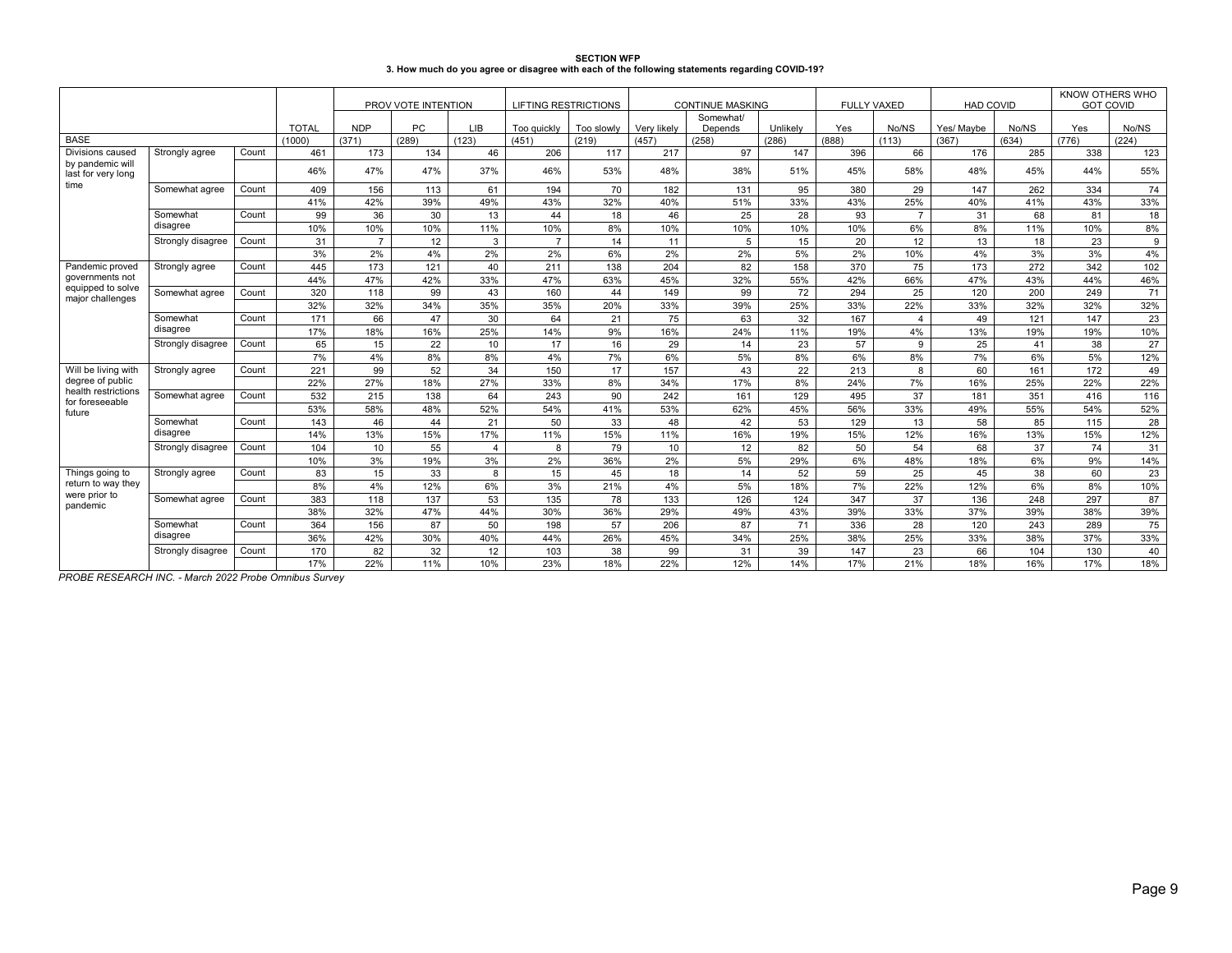# SECTION WFP<br>3. How much do you agree or disagree with each of the following statements regarding COVID-19?<br>\*\* SUMMARY TABLE \*\*

|                                             |                 |              | PROVINCIAL REGION |       |             | AGE       |           |       |           | <b>MALES</b> |       | <b>FEMALES</b> |           |       |
|---------------------------------------------|-----------------|--------------|-------------------|-------|-------------|-----------|-----------|-------|-----------|--------------|-------|----------------|-----------|-------|
|                                             |                 | <b>TOTAL</b> | Winnipeg          | Rural | Southern MB | $18 - 34$ | $35 - 54$ | $55+$ | $18 - 34$ | $35 - 54$    | $55+$ | 18 - 34        | $35 - 54$ | $55+$ |
| <b>BASE</b>                                 |                 | (1000)       | (600)             | (400) | (195)       | (332)     | (372)     | (296) | (163)     | (190)        | (132) | (162)          | (180)     | (163) |
| Divisions caused by pandemic will last for  | Agree           | 87%          | 87%               | 87%   | 87%         | 90%       | 85%       | 86%   | 84%       | 83%          | 86%   | 97%            | 88%       | 86%   |
| very long time                              | Disagree        | 13%          | 13%               | 13%   | 13%         | 10%       | 15%       | 14%   | 16%       | 17%          | 14%   | 3%             | 12%       | 14%   |
| Pandemic proved governments not             | Agree           | 76%          | 76%               | 77%   | 78%         | 78%       | 77%       | 74%   | 75%       | 78%          | 75%   | 80%            | 75%       | 74%   |
| equipped to solve major challenges          | Disagree        | 24%          | 24%               | 23%   | 22%         | 22%       | 23%       | 26%   | 25%       | 22%          | 25%   | 20%            | 25%       | 26%   |
| Will be living with degree of public health | Agree           | 75%          | 77%               | 73%   | 70%         | 71%       | 72%       | 84%   | 61%       | 62%          | 81%   | 82%            | 81%       | 87%   |
| restrictions for foreseeable future         | <b>Disagree</b> | 25%          | 23%               | 27%   | 30%         | 29%       | 28%       | 16%   | 39%       | 38%          | 19%   | 18%            | 19%       | 13%   |
| Things going to return to way they were     | Agree           | 47%          | 47%               | 47%   | 46%         | 52%       | 46%       | 41%   | 56%       | 53%          | 48%   | 48%            | 41%       | 37%   |
| prior to pandemic                           | <b>Disagree</b> | 53%          | 53%               | 53%   | 54%         | 48%       | 54%       | 59%   | 44%       | 47%          | 52%   | 52%            | 59%       | 63%   |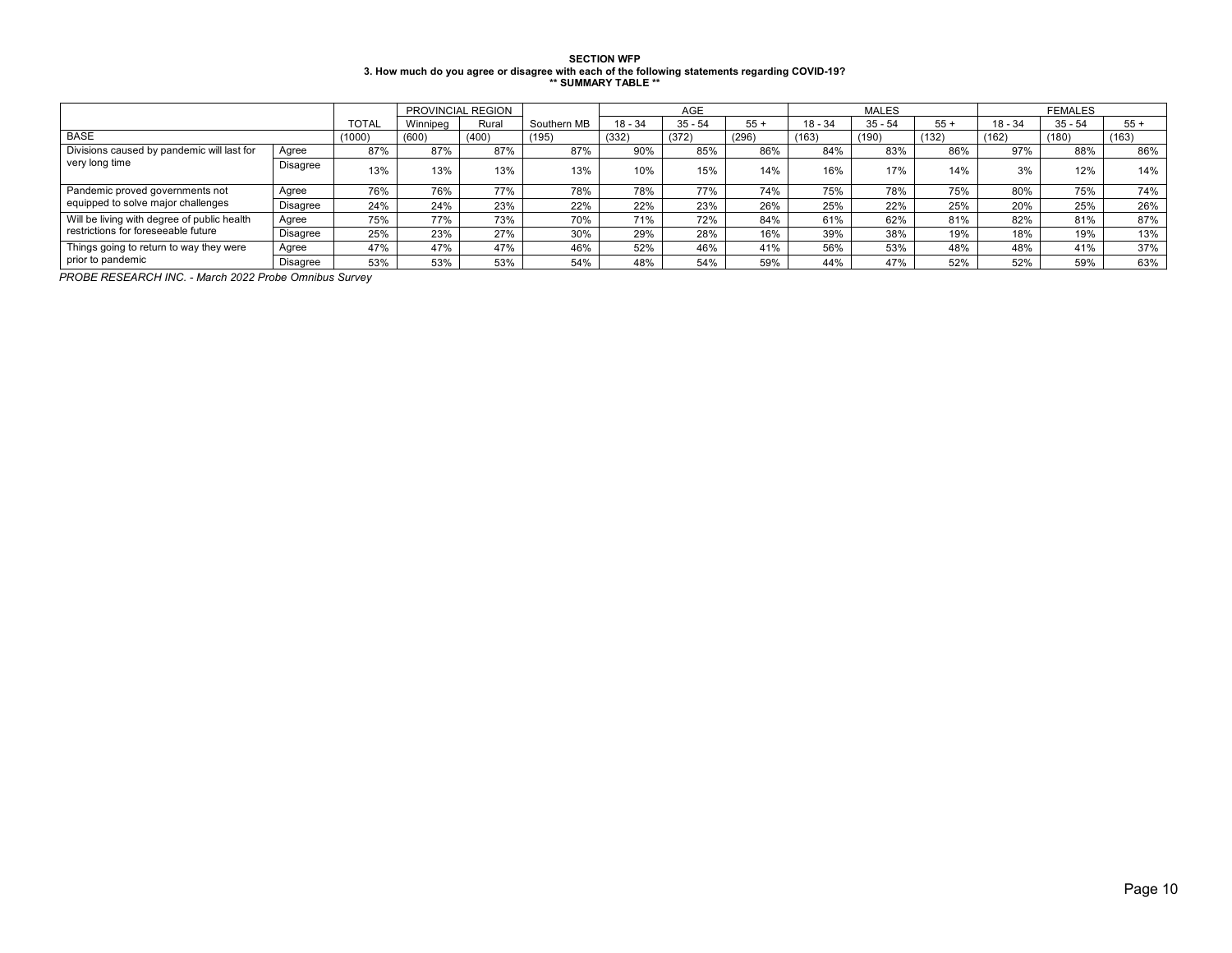# SECTION WFP<br>3. How much do you agree or disagree with each of the following statements regarding COVID-19?<br>\*\* SUMMARY TABLE \*\*

|                                             |          |              |       | <b>GENDER</b> |            | <b>EDUCATION</b> |           | CHILDREN <16 AT | <b>HOME</b> |       | <b>RESIDENCE</b> | <b>HOUSEHOLD INCOME</b> |             |           |  |
|---------------------------------------------|----------|--------------|-------|---------------|------------|------------------|-----------|-----------------|-------------|-------|------------------|-------------------------|-------------|-----------|--|
|                                             |          | <b>TOTAL</b> | Male  | Female        | HS or less | Post-Sec         | Univ Grad | Yes             | <b>No</b>   | Own   | Rent             | $<$ \$50K               | \$50K-\$99K | $$100K +$ |  |
| <b>BASE</b>                                 |          | (1000)       | (486) | (504)         | (152)      | (373)            | (452)     | (321)           | (661)       | (713) | (218)            | (170)                   | (327)       | (368)     |  |
| Divisions caused by pandemic will last for  | Agree    | 87%          | 84%   | 90%           | 90%        | 88%              | 85%       | 87%             | 87%         | 86%   | 89%              | 87%                     | 89%         | 86%       |  |
| very long time                              | Disagree | 13%          | 16%   | 10%           | 10%        | 12%              | 15%       | 13%             | 13%         | 14%   | 11%              | 13%                     | 11%         | 14%       |  |
| Pandemic proved governments not             | Agree    | 76%          | 76%   | 76%           | 77%        | 81%              | 73%       | 76%             | 76%         | 76%   | 73%              | 72%                     | 77%         | 76%       |  |
| equipped to solve major challenges          | Disagree | 24%          | 24%   | 24%           | 23%        | 19%              | 27%       | 24%             | 24%         | 24%   | 27%              | 28%                     | 23%         | 24%       |  |
| Will be living with degree of public health | Agree    | 75%          | 67%   | 84%           | 74%        | 76%              | 76%       | 66%             | 80%         | 75%   | 75%              | 83%                     | 77%         | 70%       |  |
| restrictions for foreseeable future         | Disagree | 25%          | 33%   | 16%           | 26%        | 24%              | 24%       | 34%             | 20%         | 25%   | 25%              | 17%                     | 23%         | 30%       |  |
| Things going to return to way they were     | Agree    | 47%          | 52%   | 41%           | 52%        | 47%              | 45%       | 51%             | 45%         | 46%   | 52%              | 43%                     | 45%         | 50%       |  |
| prior to pandemic                           | Disagree | 53%          | 48%   | 59%           | 48%        | 53%              | 55%       | 49%             | 55%         | 54%   | 48%              | 57%                     | 55%         | 50%       |  |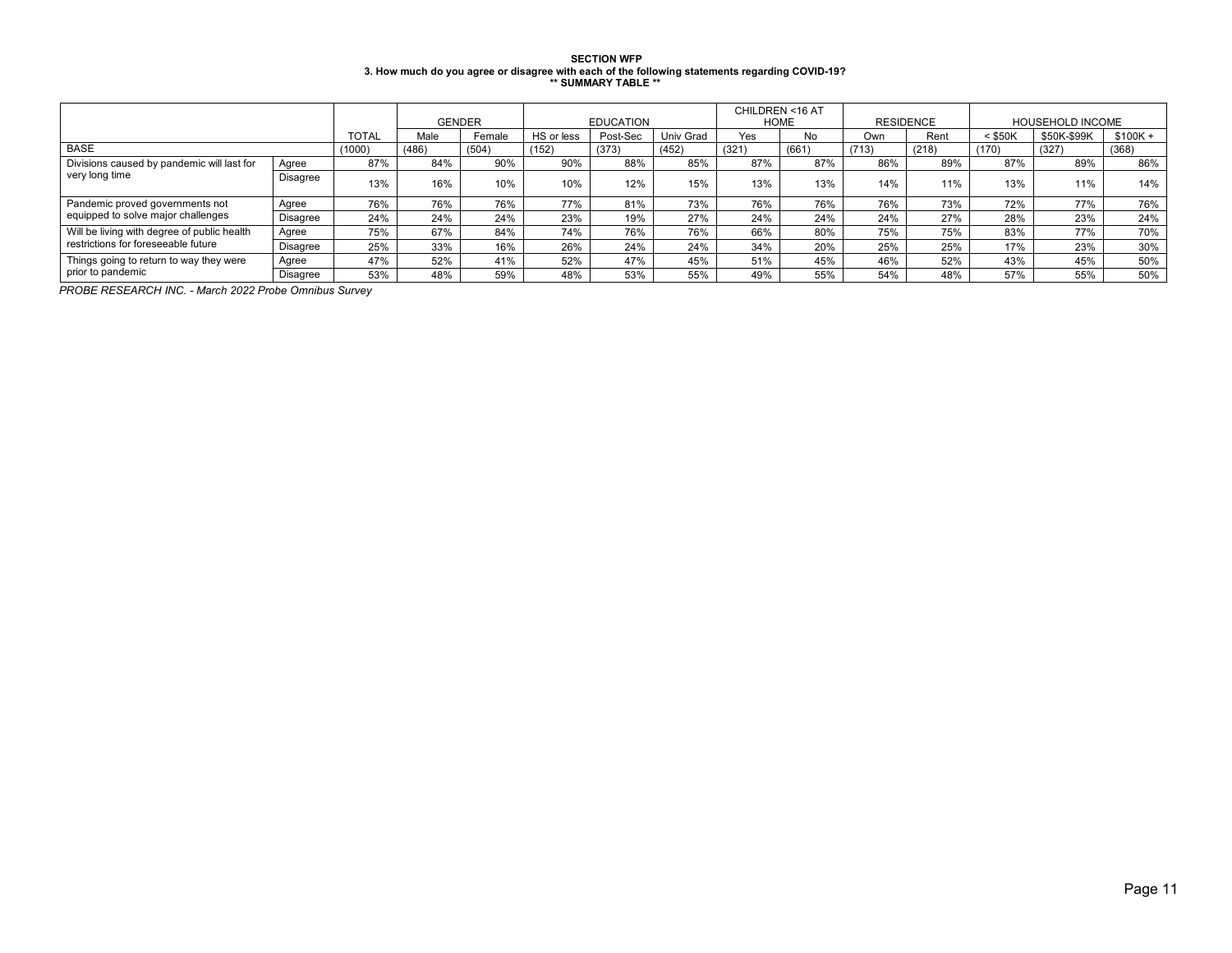| <b>SECTION WFP</b>                                                                             |
|------------------------------------------------------------------------------------------------|
| 3. How much do you agree or disagree with each of the following statements regarding COVID-19? |
| ** SUMMARY TABLE **                                                                            |

|                                             |          |              | PROV VOTE INTENTION |       |       | <b>LIFTING RESTRICTIONS</b> |            | <b>CONTINUE MASKING</b> |                      |          | <b>FULLY VAXED</b> |       | <b>HAD COVID</b> |       | KNOW OTHERS WHO<br><b>GOT COVID</b> |       |
|---------------------------------------------|----------|--------------|---------------------|-------|-------|-----------------------------|------------|-------------------------|----------------------|----------|--------------------|-------|------------------|-------|-------------------------------------|-------|
|                                             |          | <b>TOTAL</b> | <b>NDP</b>          | PC    | LIB   | Too quickly                 | Too slowly | Verv likely             | Somewhat/<br>Depends | Unlikelv | Yes                | No/NS | Yes/ Maybe       | No/NS | Yes                                 | No/NS |
| <b>BASE</b>                                 |          | (1000)       | (371)               | (289) | (123) | (451)                       | (219)      | (457)                   | (258)                | (286)    | (888)              | (113) | (367)            | (634) | (776)                               | (224) |
| Divisions caused by pandemic will last for  | Agree    | 87%          | 89%                 | 86%   | 87%   | 89%                         | 86%        | 87%                     | 88%                  | 85%      | 87%                | 84%   | 88%              | 86%   | 87%                                 | 88%   |
| very long time                              | Disagree | 13%          | 11%                 | 14%   | 13%   | 11%                         | 14%        | 13%                     | 12%                  | 15%      | 13%                | 16%   | 12%              | 14%   | 13%                                 | 12%   |
| Pandemic proved governments not             | Agree    | 76%          | 78%                 | 76%   | 67%   | 82%                         | 83%        | 77%                     | 70%                  | 81%      | 75%                | 89%   | 80%              | 74%   | 76%                                 | 77%   |
| equipped to solve major challenges          | Disagree | 24%          | 22%                 | 24%   | 33%   | 18%                         | 17%        | 23%                     | 30%                  | 19%      | 25%                | 11%   | 20%              | 26%   | 24%                                 | 23%   |
| Will be living with degree of public health | Agree    | 75%          | 85%                 | 66%   | 80%   | 87%                         | 49%        | 87%                     | 79%                  | 53%      | 80%                | 40%   | 66%              | 81%   | 76%                                 | 74%   |
| restrictions for foreseeable future         | Disagree | 25%          | 15%                 | 34%   | 20%   | 13%                         | 51%        | 13%                     | 21%                  | 47%      | 20%                | 60%   | 34%              | 19%   | 24%                                 | 26%   |
| Things going to return to way they were     | Agree    | 47%          | 36%                 | 59%   | 50%   | 33%                         | 56%        | 33%                     | 54%                  | 61%      | 46%                | 55%   | 49%              | 45%   | 46%                                 | 49%   |
| prior to pandemic                           | Disagree | 53%          | 64%                 | 41%   | 50%   | 67%                         | 44%        | 67%                     | 46%                  | 39%      | 54%                | 45%   | 51%              | 55%   | 54%                                 | 51%   |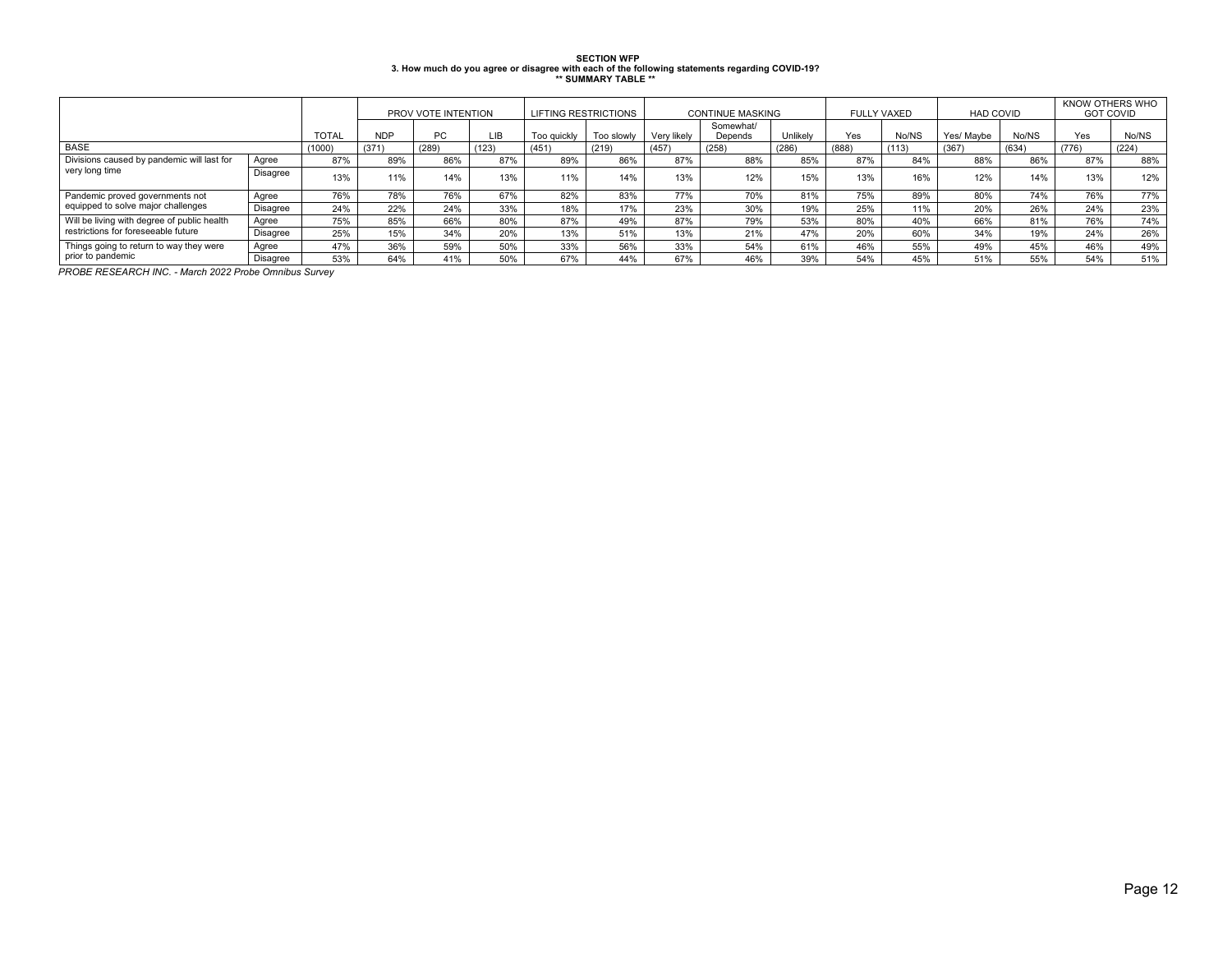| <b>SECTION WFP</b>                                                                   |
|--------------------------------------------------------------------------------------|
| 5. Which of the following best describes your own COVID-19 vaccine status today?     |
| 6. Which of the following best describes your own personal experience with COVID-19? |

|                   |                    |                |                |          | PROVINCIAL REGION |                |           | <b>AGE</b> |                |                | <b>MALES</b>   |                | <b>FEMALES</b> |                |                |  |
|-------------------|--------------------|----------------|----------------|----------|-------------------|----------------|-----------|------------|----------------|----------------|----------------|----------------|----------------|----------------|----------------|--|
|                   |                    |                | <b>TOTAL</b>   | Winnipeg | Rural             | Southern MB    | $18 - 34$ | $35 - 54$  | $55+$          | $18 - 34$      | $35 - 54$      | $55+$          | $18 - 34$      | $35 - 54$      | $55+$          |  |
| <b>BASE</b>       |                    |                | (1000)         | (600)    | (400)             | (195)          | (332)     | (372)      | (296)          | (163)          | (190)          | (132)          | (162)          | (180)          | (163)          |  |
| COVID-19 VAX      | (Net) 2+ DOSES     | Cases          | 888            | 565      | 322               | 144            | 285       | 326        | 277            | 130            | 156            | 123            | 149            | 167            | 152            |  |
| <b>STATUS</b>     |                    |                | 89%            | 94%      | 80%               | 74%            | 86%       | 87%        | 93%            | 80%            | 82%            | 93%            | 92%            | 93%            | 94%            |  |
|                   | Fully vaxed &      | Cases          | 678            | 454      | 224               | 100            | 176       | 254        | 249            | 81             | 118            | 110            | 90             | 135            | 137            |  |
|                   | boosted            |                | 68%            | 76%      | 56%               | 51%            | 53%       | 68%        | 84%            | 50%            | 62%            | 83%            | 56%            | 75%            | 84%            |  |
|                   | 2 doses            | Cases          | 210            | 111      | 99                | 44             | 109       | 72         | 28             | 49             | 38             | 13             | 58             | 33             | 15             |  |
|                   |                    |                | 21%            | 19%      | 25%               | 23%            | 33%       | 19%        | 10%            | 30%            | 20%            | 10%            | 36%            | 18%            | 9%             |  |
| 1 dose            | Cases              | $\overline{7}$ | $\overline{2}$ | 5        |                   | $\overline{7}$ |           | $\Omega$   | $\overline{7}$ |                | $\Omega$       |                |                |                |                |  |
|                   |                    |                | $1\%$          | 0%       | $1\%$             |                | 2%        |            | 0%             | 4%             |                | 0%             |                |                |                |  |
|                   | Not yet, intend to | Cases          | $\overline{2}$ |          | $\overline{2}$    |                | 1         |            | $\overline{1}$ |                |                |                |                |                | $\mathbf{1}$   |  |
|                   |                    |                | 0%             |          | 0%                |                | 0%        |            | 0%             |                |                |                |                |                | 1%             |  |
|                   | Not getting        | Cases          | 61             | 20       | 42                | 29             | 19        | 30         | 13             | 12             | 21             | 6              | 6              | 10             | $\overline{7}$ |  |
|                   |                    |                | 6%             | 3%       | 10%               | 15%            | 6%        | 8%         | 4%             | 7%             | 11%            | 5%             | 4%             | 5%             | 4%             |  |
|                   | (Refused/NS)       | Cases          | 43             | 13       | 30                | 22             | 21        | 17         | 5              | 14             | 14             | $\overline{2}$ | 6              | 3              | 3              |  |
|                   |                    |                | 4%             | 2%       | 7%                | 11%            | 6%        | 4%         | 2%             | 9%             | 7%             | 2%             | 4%             | 2%             | 2%             |  |
| <b>EXPERIENCE</b> | (Net) PERSONALLY   | Cases          | 367            | 206      | 161               | 83             | 152       | 147        | 67             | 88             | 90             | 32             | 62             | 57             | 34             |  |
| <b>WITH</b>       |                    |                | 37%            | 34%      | 40%               | 43%            | 46%       | 40%        | 23%            | 54%            | 47%            | 24%            | 38%            | 32%            | 21%            |  |
| COVID-19          | Personally had     | Cases          | 207            | 120      | 87                | 48             | 89        | 83         | 35             | 44             | 48             | 16             | 45             | 35             | 19             |  |
|                   |                    |                | 21%            | 20%      | 22%               | 25%            | 27%       | 22%        | 12%            | 27%            | 25%            | 12%            | 28%            | 19%            | 12%            |  |
|                   | May have had, did  | Cases          | 168            | 89       | 79                | 41             | 71        | 65         | 32             | 48             | 43             | 16             | 21             | 22             | 15             |  |
|                   | not test           |                | 17%            | 15%      | 20%               | 21%            | 21%       | 17%        | 11%            | 30%            | 23%            | 12%            | 13%            | 12%            | 9%             |  |
|                   | (Net) OTHERS       | Cases          | 776            | 473      | 304               | 155            | 263       | 291        | 222            | 124            | 140            | 93             | 134            | 150            | 129            |  |
|                   |                    |                | 78%            | 79%      | 76%               | 79%            | 79%       | 78%        | 75%            | 76%            | 73%            | 71%            | 83%            | 84%            | 79%            |  |
|                   | Family member(s)   | Cases          | 518            | 308      | 211               | 116            | 188       | 195        | 136            | 81             | 95             | 57             | 103            | 99             | 79             |  |
|                   |                    |                | 52%            | 51%      | 53%               | 60%            | 57%       | 52%        | 46%            | 50%            | 50%            | 43%            | 63%            | 55%            | 49%            |  |
|                   | Close friend(s)    | Cases          | 575            | 359      | 216               | 115            | 223       | 206        | 147            | 101            | 100            | 60             | 116            | 105            | 86             |  |
|                   |                    |                | 58%            | 60%      | 54%               | 59%            | 67%       | 55%        | 49%            | 62%            | 52%            | 46%            | 72%            | 59%            | 53%            |  |
|                   | Co-worker(s)       | Cases          | 403            | 239      | 163               | 86             | 176       | 171        | 55             | 77             | 87             | 21             | 94             | 83             | 34             |  |
|                   |                    |                | 40%            | 40%      | 41%               | 44%            | 53%       | 46%        | 19%            | 47%            | 45%            | 16%            | 58%            | 46%            | 21%            |  |
|                   | (Do not know of    | Cases          | 82             | 54       | 28                | 11             | 21        | 23         | 38             | 9              | 11             | 17             | 11             | 11             | 21             |  |
|                   | anyone)            |                | 8%             | 9%       | 7%                | 6%             | 6%        | 6%         | 13%            | 6%             | 6%             | 13%            | 7%             | 6%             | 13%            |  |
|                   | (Refused/NS)       | Cases          | 17             | 9        | 8                 | $\overline{2}$ | 4         | 9          | 4              | $\overline{4}$ | $\overline{7}$ | 3              |                | $\overline{2}$ | $\mathbf{1}$   |  |
|                   |                    |                | 2%             | 1%       | 2%                | $1\%$          | 1%        | 2%         | $1\%$          | 2%             | 4%             | 3%             |                | 1%             | 0%             |  |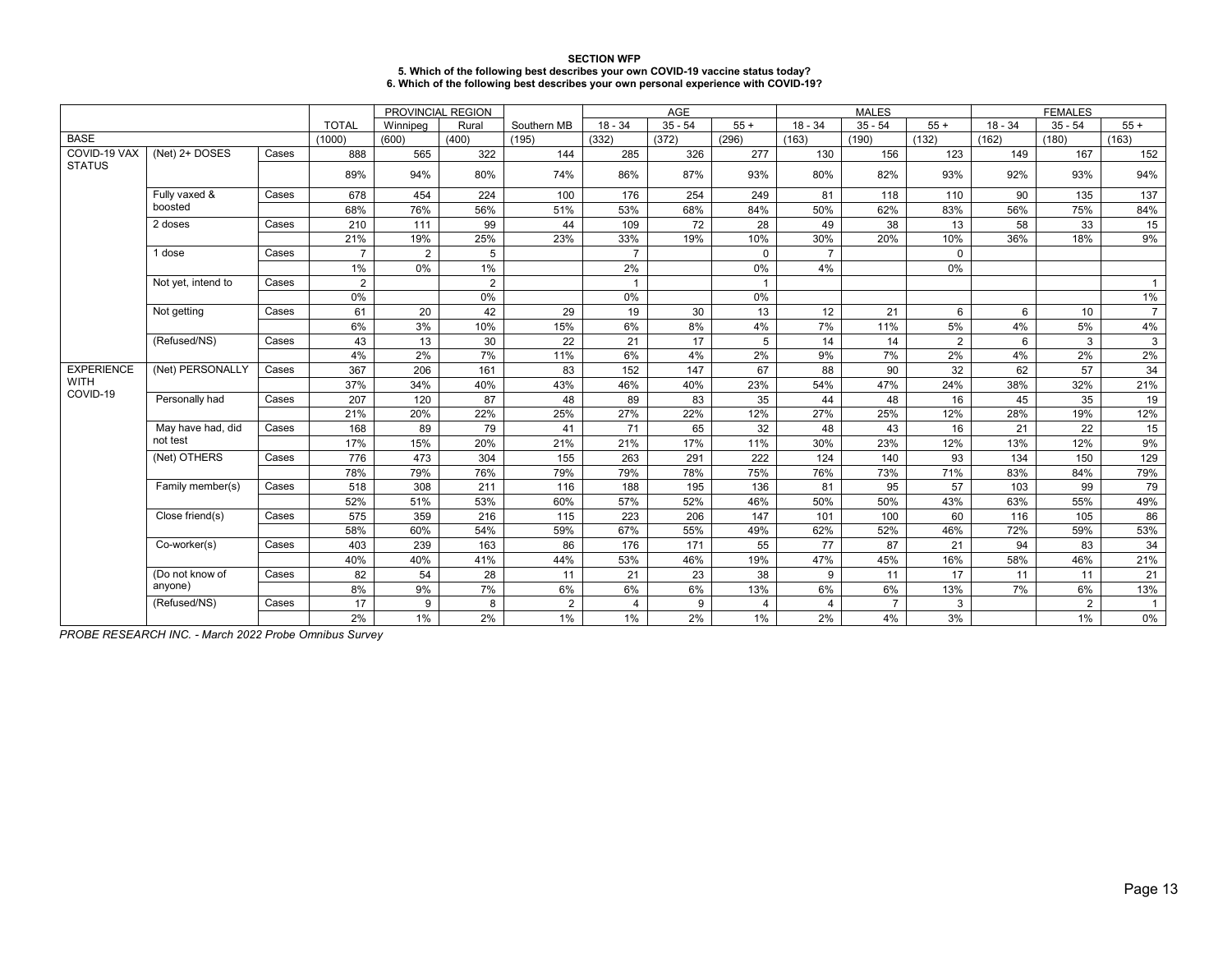| <b>SECTION WFP</b>                                                                   |
|--------------------------------------------------------------------------------------|
| 5. Which of the following best describes your own COVID-19 vaccine status today?     |
| 6. Which of the following best describes your own personal experience with COVID-19? |

|                         |                    |       | <b>GENDER</b><br><b>EDUCATION</b> |                | CHILDREN <16 AT<br><b>HOME</b> |                | <b>RESIDENCE</b> |                | HOUSEHOLD INCOME |                |              |                |                |                |           |
|-------------------------|--------------------|-------|-----------------------------------|----------------|--------------------------------|----------------|------------------|----------------|------------------|----------------|--------------|----------------|----------------|----------------|-----------|
|                         |                    |       | <b>TOTAL</b>                      | Male           | Female                         | HS or less     | Post-Sec         | Univ Grad      | Yes              | No             | Own          | Rent           | $<$ \$50K      | \$50K-\$99K    | $$100K +$ |
| <b>BASE</b>             |                    |       | (1000)                            | (486)          | (504)                          | (152)          | (373)            | (452)          | (321)            | (661)          | (713)        | (218)          | (170)          | (327)          | (368)     |
| COVID-19                | (Net) 2+ DOSES     | Cases | 888                               | 410            | 469                            | 118            | 327              | 426            | 267              | 614            | 635          | 196            | 142            | 294            | 333       |
| <b>VAX STATUS</b>       |                    |       | 89%                               | 84%            | 93%                            | 78%            | 88%              | 94%            | 83%              | 93%            | 89%          | 90%            | 83%            | 90%            | 91%       |
|                         |                    |       |                                   |                |                                |                |                  |                |                  |                |              |                |                |                |           |
|                         | Fully vaxed &      | Cases | 678                               | 309            | 362                            | 67             | 241              | 363            | 182              | 492            | 508          | 134            | 102            | 206            | 276       |
|                         | boosted            |       | 68%                               | 64%            | 72%                            | 44%            | 64%              | 80%            | 57%              | 74%            | 71%          | 61%            | 60%            | 63%            | 75%       |
|                         | 2 doses            | Cases | 210                               | 101            | 106                            | 51             | 87               | 63             | 85               | 122            | 128          | 61             | 40             | 87             | 57        |
|                         |                    |       | 21%                               | 21%            | 21%                            | 34%            | 23%              | 14%            | 26%              | 18%            | 18%          | 28%            | 24%            | 27%            | 15%       |
|                         | 1 dose             | Cases | $\overline{7}$                    | $\overline{7}$ |                                | $\overline{2}$ | 4                | $\Omega$       | 5                | $\overline{2}$ | 3            | $\overline{4}$ | $\overline{2}$ |                | 5         |
|                         |                    |       | $1\%$                             | $1\%$          |                                | $1\%$          | 1%               | 0%             | $1\%$            | 0%             | 0%           | 2%             | 1%             |                | $1\%$     |
|                         | Not yet, intend to | Cases | $\overline{2}$                    |                | $\mathbf{1}$                   |                | $\mathbf{1}$     |                | $\mathbf{1}$     | $\overline{1}$ | $\mathbf{1}$ |                |                |                |           |
|                         |                    |       | 0%                                |                | 0%                             | 1%             | 0%               |                | 0%               | 0%             | 0%           |                |                |                |           |
|                         | Not getting        | Cases | 61                                | 39             | 23                             | 20             | 25               | 14             | 29               | 29             | 44           | 12             | 21             | 19             | 18        |
|                         |                    |       | 6%                                | 8%             | 4%                             | 13%            | 7%               | 3%             | 9%               | 4%             | 6%           | 5%             | 12%            | 6%             | 5%        |
|                         | (Refused/NS)       | Cases | 43                                | 30             | 12                             | 11             | 16               | 11             | 19               | 14             | 30           | $\overline{7}$ | 5              | 14             | 11        |
|                         |                    |       | 4%                                | 6%             | 2%                             | 7%             | 4%               | 2%             | 6%               | 2%             | 4%           | 3%             | 3%             | 4%             | $3\%$     |
| <b>EXPERIENCE</b>       | (Net) PERSONALLY   | Cases | 367                               | 210            | 153                            | 60             | 159              | 143            | 158              | 201            | 247          | 83             | 48             | 137            | 138       |
| <b>WITH</b><br>COVID-19 |                    |       | 37%                               | 43%            | 30%                            | 39%            | 43%              | 32%            | 49%              | 30%            | 35%          | 38%            | 28%            | 42%            | 37%       |
|                         | Personally had     | Cases | 207                               | 109            | 99                             | 43             | 84               | 78             | 99               | 103            | 149          | 45             | 30             | 83             | 69        |
|                         |                    |       | 21%                               | 22%            | 20%                            | 29%            | 23%              | 17%            | 31%              | 16%            | 21%          | 21%            | 18%            | 25%            | 19%       |
|                         | May have had, did  | Cases | 168                               | 107            | 58                             | 24             | 75               | 66             | 65               | 100            | 104          | 40             | 20             | 61             | 69        |
|                         | not test           |       | 17%                               | 22%            | 11%                            | 16%            | 20%              | 15%            | 20%              | 15%            | 15%          | 18%            | 12%            | 19%            | 19%       |
|                         | (Net) OTHERS       | Cases | 776                               | 357            | 413                            | 105            | 285              | 375            | 238              | 526            | 567          | 163            | 130            | 263            | 298       |
|                         |                    |       | 78%                               | 74%            | 82%                            | 69%            | 76%              | 83%            | 74%              | 80%            | 79%          | 75%            | 76%            | 80%            | 81%       |
|                         | Family member(s)   | Cases | 518                               | 233            | 280                            | 79             | 192              | 242            | 169              | 340            | 365          | 118            | 88             | 183            | 193       |
|                         |                    |       | 52%                               | 48%            | 56%                            | 52%            | 51%              | 54%            | 53%              | 51%            | 51%          | 54%            | 51%            | 56%            | 52%       |
|                         | Close friend(s)    | Cases | 575                               | 261            | 308                            | 68             | 205              | 294            | 184              | 384            | 415          | 124            | 95             | 192            | 232       |
|                         |                    |       | 58%                               | 54%            | 61%                            | 45%            | 55%              | 65%            | 57%              | 58%            | 58%          | 57%            | 56%            | 59%            | 63%       |
|                         | Co-worker(s)       | Cases | 403                               | 185            | 212                            | 43             | 143              | 213            | 134              | 261            | 279          | 96             | 56             | 141            | 167       |
|                         |                    |       | 40%                               | 38%            | 42%                            | 28%            | 38%              | 47%            | 42%              | 40%            | 39%          | 44%            | 33%            | 43%            | 45%       |
|                         | (Do not know of    | Cases | 82                                | 38             | 42                             | 22             | 32               | 23             | 18               | 62             | 44           | 27             | 27             | 18             | 13        |
|                         | anyone)            |       | 8%                                | 8%             | 8%                             | 15%            | 8%               | 5%             | 6%               | 9%             | 6%           | 12%            | 16%            | 5%             | $4\%$     |
|                         | (Refused/NS)       | Cases | 17                                | 14             | 3                              | 3              | 5                | $\overline{4}$ | 5                | 9              | 10           | 5              | $\mathbf{1}$   | $\overline{2}$ | 5         |
|                         |                    |       | 2%                                | 3%             | 1%                             | 2%             | $1\%$            | $1\%$          | 2%               | 1%             | 1%           | 2%             | 1%             | 1%             | 1%        |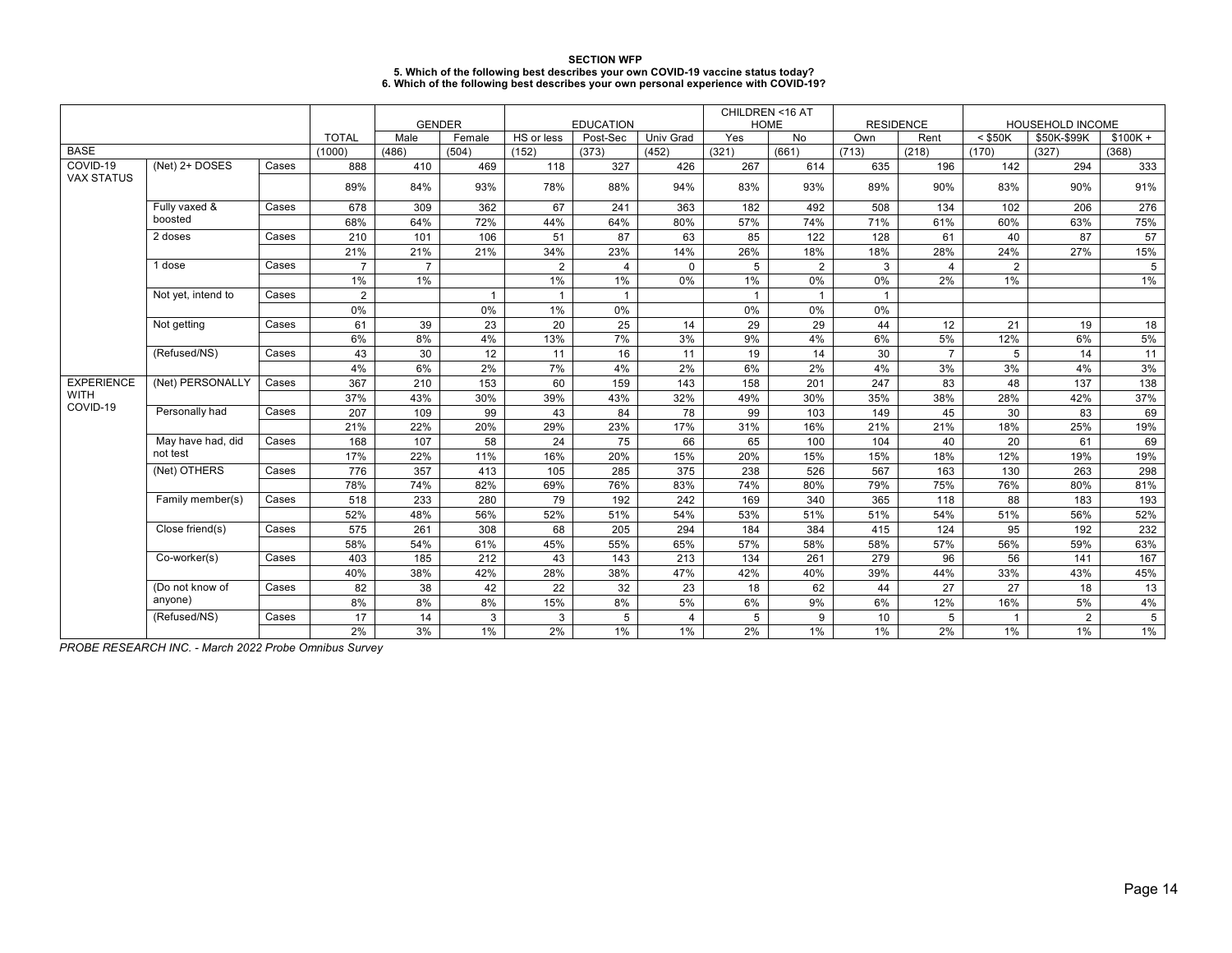| <b>SECTION WFP</b>                                                                   |
|--------------------------------------------------------------------------------------|
| 5. Which of the following best describes your own COVID-19 vaccine status today?     |
| 6. Which of the following best describes your own personal experience with COVID-19? |

|                   |                    |       |                | PROV VOTE INTENTION<br><b>LIFTING RESTRICTIONS</b> |                |                |              | <b>CONTINUE MASKING</b> |                |                      | <b>FULLY VAXED</b> | <b>HAD COVID</b> |                | KNOW OTHERS WHO<br><b>GOT COVID</b> |                |                |             |
|-------------------|--------------------|-------|----------------|----------------------------------------------------|----------------|----------------|--------------|-------------------------|----------------|----------------------|--------------------|------------------|----------------|-------------------------------------|----------------|----------------|-------------|
|                   |                    |       | <b>TOTAL</b>   | <b>NDP</b>                                         | PC             | <b>LIB</b>     | Too quickly  | Too slowly              | Very likely    | Somewhat/<br>Depends | Unlikely           | Yes              | No/NS          | Yes/ Maybe                          | No/NS          | Yes            | No/NS       |
| <b>BASE</b>       |                    |       | (1000)         | (371)                                              | (289)          | (123)          | (451)        | (219)                   | (457)          | (258)                | (286)              | (888)            | (113)          | (367)                               | (634)          | (776)          | (224)       |
| COVID-19          | (Net) 2+ DOSES     | Cases | 888            | 370                                                | 233            | 122            | 450          | 120                     | 453            | 244                  | 191                | 888              |                | 296                                 | 592            | 711            | 176         |
| <b>VAX STATUS</b> |                    |       | 89%            | 100%                                               | 81%            | 100%           | 100%         | 55%                     | 99%            | 95%                  | 67%                | 100%             |                | 81%                                 | 93%            | 92%            | 79%         |
|                   | Fully vaxed &      | Cases | 678            | 315                                                | 143            | 105            | 407          | 35                      | 404            | 187                  | 87                 | 678              |                | 183                                 | 495            | 563            | 115         |
|                   | boosted            |       | 68%            | 85%                                                | 50%            | 86%            | 90%          | 16%                     | 88%            | 72%                  | 31%                | 76%              |                | 50%                                 | 78%            | 73%            | 51%         |
|                   | 2 doses            | Cases | 210            | 54                                                 | 90             | 17             | 43           | 84                      | 49             | 57                   | 104                | 210              |                | 113                                 | 97             | 148            | 62          |
|                   |                    |       | 21%            | 15%                                                | 31%            | 14%            | 10%          | 39%                     | 11%            | 22%                  | 36%                | 24%              |                | 31%                                 | 15%            | 19%            | 27%         |
|                   | 1 dose             | Cases | $\overline{7}$ |                                                    | 3              |                |              | $\overline{7}$          |                |                      | $\overline{7}$     |                  | $\overline{7}$ | 3                                   | $\overline{4}$ | $\overline{7}$ | $\mathbf 0$ |
|                   |                    |       | 1%             |                                                    | 1%             |                |              | 3%                      |                |                      | 2%                 |                  | 6%             | 1%                                  | 1%             | 1%             | $0\%$       |
|                   | Not yet, intend to | Cases | 2              |                                                    |                |                |              | $\overline{1}$          | $\overline{1}$ | $\overline{1}$       |                    |                  | 2              | $\overline{2}$                      |                |                | 2           |
|                   |                    |       | $0\%$          |                                                    |                |                |              | 0%                      | 0%             | $0\%$                |                    |                  | 2%             | 1%                                  |                |                | $1\%$       |
|                   | Not getting        | Cases | 61             | $\overline{1}$                                     | 33             | $\mathbf 0$    |              | 52                      | $\overline{2}$ | 6                    | 53                 |                  | 61             | 40                                  | 22             | 33             | 28          |
|                   |                    |       | 6%             | $0\%$                                              | 11%            | 0%             |              | 24%                     | $0\%$          | 2%                   | 19%                |                  | 54%            | 11%                                 | 3%             | 4%             | 12%         |
|                   | (Refused/NS)       | Cases | 43             | $\Omega$                                           | 20             |                | $\mathbf{1}$ | 39                      | $\overline{1}$ | $\overline{7}$       | 34                 |                  | 43             | 27                                  | 16             | 25             | 18          |
|                   |                    |       | 4%             | 0%                                                 | 7%             |                | 0%           | 18%                     | 0%             | 3%                   | 12%                |                  | 38%            | 7%                                  | 3%             | 3%             | 8%          |
| <b>EXPERIENCE</b> | (Net) PERSONALLY   | Cases | 367            | 122                                                | 134            | 27             | 111          | 124                     | 123            | 93                   | 151                | 296              | 71             | 367                                 |                | 242            | 125         |
| <b>WITH</b>       |                    |       | 37%            | 33%                                                | 46%            | 22%            | 25%          | 57%                     | 27%            | 36%                  | 53%                | 33%              | 63%            | 100%                                |                | 31%            | 56%         |
| COVID-19          | Personally had     | Cases | 207            | 71                                                 | 79             | 19             | 53           | 71                      | 63             | 56                   | 88                 | 169              | 38             | 207                                 |                | 117            | 90          |
|                   |                    |       | 21%            | 19%                                                | 27%            | 15%            | 12%          | 32%                     | 14%            | 22%                  | 31%                | 19%              | 34%            | 57%                                 |                | 15%            | 40%         |
|                   | May have had, did  | Cases | 168            | 52                                                 | 59             | 8              | 59           | 60                      | 63             | 36                   | 69                 | 131              | 37             | 168                                 |                | 133            | 35          |
|                   | not test           |       | 17%            | 14%                                                | 20%            | 7%             | 13%          | 27%                     | 14%            | 14%                  | 24%                | 15%              | 33%            | 46%                                 |                | 17%            | 16%         |
|                   | (Net) OTHERS       | Cases | 776            | 317                                                | 214            | 98             | 383          | 147                     | 377            | 201                  | 199                | 711              | 65             | 242                                 | 535            | 776            |             |
|                   |                    |       | 78%            | 85%                                                | 74%            | 80%            | 85%          | 67%                     | 82%            | 78%                  | 70%                | 80%              | 58%            | 66%                                 | 84%            | 100%           |             |
|                   | Family member(s)   | Cases | 518            | 210                                                | 145            | 55             | 251          | 113                     | 236            | 136                  | 146                | 461              | 57             | 203                                 | 315            | 518            |             |
|                   |                    |       | 52%            | 57%                                                | 50%            | 45%            | 56%          | 52%                     | 52%            | 53%                  | 51%                | 52%              | 51%            | 55%                                 | 50%            | 67%            |             |
|                   | Close friend(s)    | Cases | 575            | 236                                                | 155            | 78             | 280          | 114                     | 269            | 154                  | 152                | 535              | 40             | 204                                 | 372            | 575            |             |
|                   |                    |       | 58%            | 64%                                                | 54%            | 64%            | 62%          | 52%                     | 59%            | 59%                  | 53%                | 60%              | 36%            | 55%                                 | 59%            | 74%            |             |
|                   | Co-worker(s)       | Cases | 403            | 164                                                | 119            | 51             | 193          | 86                      | 188            | 105                  | 109                | 372              | 31             | 154                                 | 249            | 403            |             |
|                   |                    |       | 40%            | 44%                                                | 41%            | 41%            | 43%          | 39%                     | 41%            | 41%                  | 38%                | 42%              | 27%            | 42%                                 | 39%            | 52%            |             |
|                   | (Do not know of    | Cases | 82             | 25                                                 | 17             | 10             | 38           | 16                      | 43             | 20                   | 20                 | 72               | 11             |                                     | 82             |                | 82          |
|                   | anyone)            |       | 8%             | 7%                                                 | 6%             | 8%             | 8%           | 7%                      | 9%             | 8%                   | 7%                 | 8%               | 9%             |                                     | 13%            |                | 37%         |
|                   | (Refused/NS)       | Cases | 17             | $\overline{1}$                                     | $\overline{7}$ | $\overline{4}$ | 3            | 13                      | $\overline{2}$ | 3                    | 11                 | $\overline{7}$   | 10             |                                     | 17             |                | 17          |
|                   |                    |       | 2%             | 0%                                                 | 3%             | 3%             | 1%           | 6%                      | 0%             | 1%                   | 4%                 | 1%               | 9%             |                                     | 3%             |                | 8%          |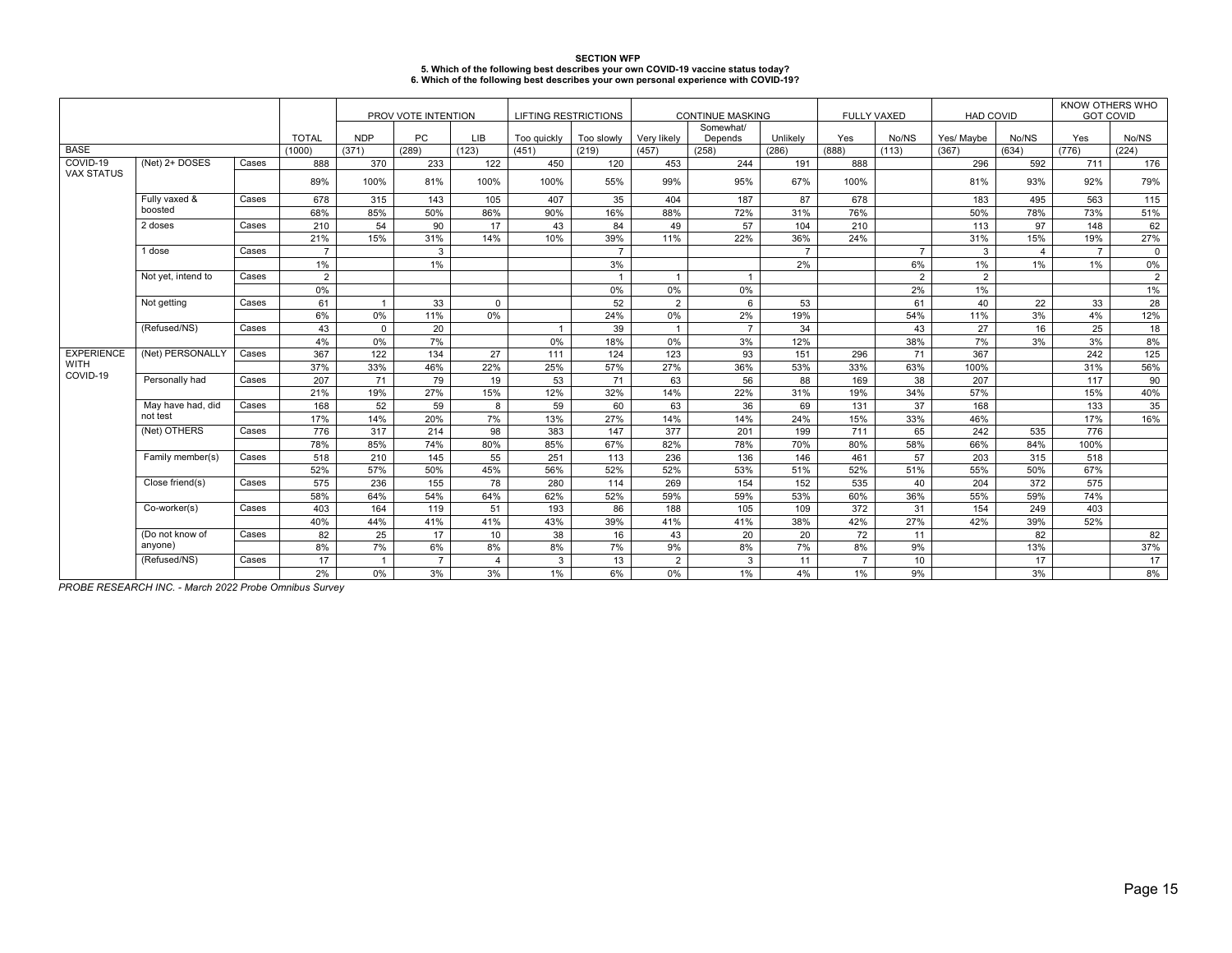### **SECTION DS Demographics - Region, Gender**

|               |                |       |              |            | PROV VOTE INTENTION |       | <b>LIFTING RESTRICTIONS</b> |            |                | <b>CONTINUE MASKING</b> |          | <b>FULLY VAXED</b> |                | <b>HAD COVID</b> |                | KNOW OTHERS WHO<br><b>GOT COVID</b> |                |
|---------------|----------------|-------|--------------|------------|---------------------|-------|-----------------------------|------------|----------------|-------------------------|----------|--------------------|----------------|------------------|----------------|-------------------------------------|----------------|
|               |                |       |              |            |                     |       |                             |            |                | Somewhat/               |          |                    |                |                  |                |                                     |                |
|               |                |       | <b>TOTAL</b> | <b>NDP</b> | PC                  | LІB   | Too guickly                 | Too slowly | Verv likelv    | Depends                 | Unlikely | Yes                | No/NS          | Yes/ Mavbe       | No/NS          | Yes                                 | No/NS          |
| <b>BASE</b>   | Unweighted     |       | (1000)       | (352)      | (290)               | (139) | (487)                       | (184)      | (505)          | (245)                   | (250)    | (897)              | (103)          | (320)            | (680)          | (758)                               | (242)          |
|               |                |       | (1000)       | (371)      | (289)               | (123) | (451)                       | (219)      | (457)          | (258)                   | (286)    | (888)              | (113)          | (367)            | (634)          | (776)                               | (224)          |
| <b>REGION</b> | (NET) Winnipeg | Cases | 600          | 271        | 121                 | 91    | 312                         | 82         | 319            | 160                     | 122      | 565                | 35             | 206              | 394            | 473                                 | 127            |
|               |                |       | 60%          | 73%        | 42%                 | 74%   | 69%                         | 37%        | 70%            | 62%                     | 43%      | 64%                | 31%            | 56%              | 62%            | 61%                                 | 57%            |
|               | Northwest      | Cases | 126          | 54         | 27                  | 28    | 65                          | 18         | 58             | 41                      | 27       | 119                | $\overline{ }$ | 47               | 79             | 102                                 | 24             |
|               |                |       | 13%          | 14%        | 9%                  | 23%   | 14%                         | 8%         | 13%            | 16%                     | 9%       | 13%                | 6%             | 13%              | 12%            | 13%                                 | 11%            |
|               | Northeast      | Cases | 110          | 45         | 29                  | 12    | 42                          | 23         | 47             | 30                      | 33       | 103                | $\mathsf{R}$   | 46               | 64             | 81                                  | 29             |
|               |                |       | 11%          | 12%        | 10%                 | 10%   | 9%                          | 10%        | 10%            | 11%                     | 12%      | 12%                | 7%             | 13%              | 10%            | 10%                                 | 13%            |
|               | Southeast      | Cases | 107          | 46         | 23                  | 11    | 59                          | 15         | 57             | 29                      | 21       | 96                 | 11             | 30               | 77             | 84                                  | 23             |
|               |                |       | 11%          | 13%        | 8%                  | 9%    | 13%                         | 7%         | 12%            | 11%                     | 7%       | 11%                | 10%            | 8%               | 12%            | 11%                                 | 10%            |
|               | Southwest      | Cases | 147          | 57         | 28                  | 32    | 86                          | 14         | 89             | 38                      | 20       | 139                | 8              | 44               | 103            | 115                                 | 32             |
|               |                |       | 15%          | 15%        | 10%                 | 26%   | 19%                         | 6%         | 19%            | 15%                     | 7%       | 16%                | 7%             | 12%              | 16%            | 15%                                 | 14%            |
|               | Core           | Cases | 110          | 68         | 14                  | 8     | 61                          | 13         | 68             | 22                      | 20       | 108                | 2              | 39               | 71             | 91                                  | 19             |
|               |                |       | 11%          | 18%        | 5%                  | 7%    | 13%                         | 6%         | 15%            | 9%                      | 7%       | 12%                | 2%             | 11%              | 11%            | 12%                                 | 9%             |
|               | Rural          | Cases | 400          | 100        | 168                 | 31    | 140                         | 137        | 138            | 99                      | 164      | 322                | 78             | 161              | 240            | 304                                 | 97             |
|               |                |       | 40%          | 27%        | 58%                 | 26%   | 31%                         | 63%        | 30%            | 38%                     | 57%      | 36%                | 69%            | 44%              | 38%            | 39%                                 | 43%            |
| <b>GENDER</b> | Male           | Count | 486          | 142        | 164                 | 59    | 180                         | 138        | 174            | 138                     | 173      | 410                | 76             | 210              | 275            | 357                                 | 129            |
|               |                |       | 49%          | 38%        | 57%                 | 48%   | 40%                         | 63%        | 38%            | 54%                     | 61%      | 46%                | 67%            | 57%              | 43%            | 46%                                 | 57%            |
|               | Female         | Count | 504          | 224        | 124                 | 63    | 264                         | 80         | 276            | 116                     | 113      | 469                | 36             | 153              | 351            | 413                                 | 91             |
|               |                |       | 50%          | 60%        | 43%                 | 52%   | 58%                         | 37%        | 60%            | 45%                     | 39%      | 53%                | 32%            | 42%              | 55%            | 53%                                 | 41%            |
|               | Other          | Count | 10           | 5          |                     |       | $\rightarrow$               |            | $\overline{ }$ | $\overline{4}$          |          | 9                  |                | 3                | $\overline{ }$ | $\epsilon$                          | $\overline{4}$ |
|               |                |       | 1%           | 1%         | 0%                  |       | 2%                          | 0%         | 1%             | 1%                      |          | 1%                 | 1%             | 1%               | 1%             | 1%                                  | 2%             |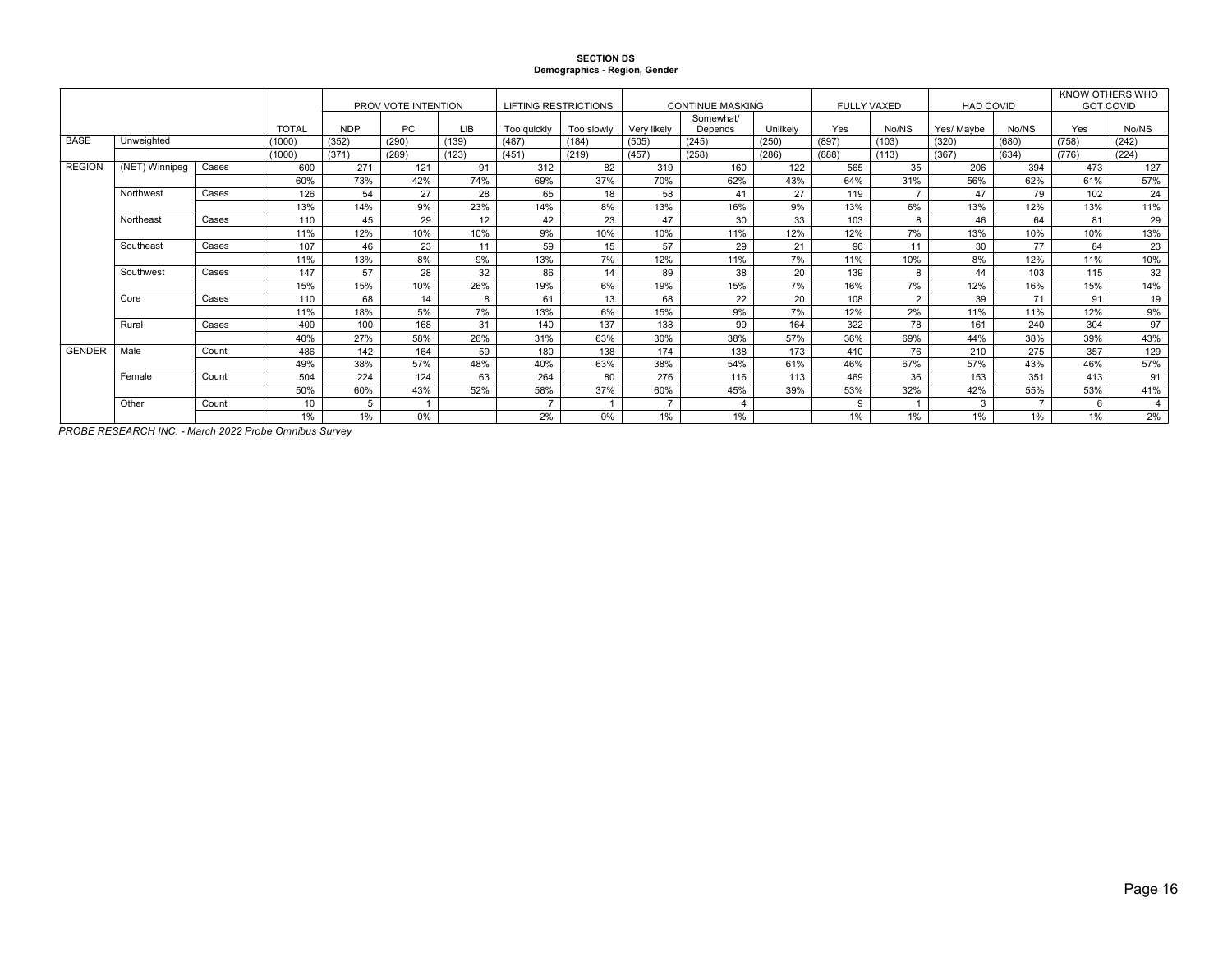# **SECTION DS Demographics - Education, Children At Home, Residence Ownership**

|                  |                           |       |              | PROV VOTE INTENTION |                | <b>LIFTING RESTRICTIONS</b> |                |            | <b>CONTINUE MASKING</b> | <b>FULLY VAXED</b>   |                | <b>HAD COVID</b> |                | KNOW OTHERS WHO<br><b>GOT COVID</b> |       |       |                |
|------------------|---------------------------|-------|--------------|---------------------|----------------|-----------------------------|----------------|------------|-------------------------|----------------------|----------------|------------------|----------------|-------------------------------------|-------|-------|----------------|
|                  |                           |       | <b>TOTAL</b> | <b>NDP</b>          | <b>PC</b>      | <b>LIB</b>                  | Too guickly    | Too slowly | Verv likelv             | Somewhat/<br>Depends | Unlikely       | Yes              | No/NS          | Yes/ Mavbe                          | No/NS | Yes   | No/NS          |
| <b>BASE</b>      |                           |       | (1000)       | (371)               | (289)          | (123)                       | (451)          | (219)      | (457)                   | (258)                | (286)          | (888)            | (113)          | (367)                               | (634) | (776) | (224)          |
| <b>EDUCATION</b> | Grade school/ Some        | Count | 34           | $\overline{7}$      | 13             | $\mathbf{1}$                | 10             | 13         | 9                       | 13                   | 12             | 25               | 9              | 13                                  | 21    | 30    | 5              |
|                  | high school               |       | 3%           | 2%                  | 5%             | 1%                          | 2%             | 6%         | 2%                      | 5%                   | 4%             | 3%               | 8%             | 4%                                  | 3%    | 4%    | 2%             |
|                  | Completed high            | Count | 118          | 27                  | 47             | 9                           | 27             | 37         | 33                      | 31                   | 54             | 93               | 25             | 47                                  | 71    | 76    | 42             |
|                  | school                    |       | 12%          | 7%                  | 16%            | 7%                          | 6%             | 17%        | 7%                      | 12%                  | 19%            | 10%              | 22%            | 13%                                 | 11%   | 10%   | 19%            |
|                  | Some apprenticeship/      | Count | 39           | $\overline{7}$      | 14             | $\overline{4}$              | 8              | 17         | 9                       | 15                   | 14             | 27               | 12             | 24                                  | 15    | 33    | $\overline{5}$ |
|                  | trades training           |       | 4%           | 2%                  | 5%             | 4%                          | 2%             | 8%         | 2%                      | 6%                   | 5%             | 3%               | 10%            | 6%                                  | 2%    | 4%    | 2%             |
|                  | Journey-Person            | Count | 25           | 6                   | 13             | $\mathbf{1}$                | $\overline{7}$ | 11         | $\overline{7}$          | 5                    | 13             | 19               | 6              | 14                                  | 11    | 15    | 10             |
|                  | certificate               |       | 3%           | 2%                  | 5%             | 1%                          | 2%             | 5%         | 2%                      | 2%                   | 5%             | 2%               | 5%             | 4%                                  | 2%    | 2%    | 4%             |
|                  | Some community<br>college |       | 42           | 11                  | 15             | $\overline{7}$              | 12             | 11         | 11                      | 16                   | 15             | 35               | 6              | 18                                  | 23    | 26    | 16             |
|                  |                           |       | 4%           | 3%                  | 5%             | 6%                          | 3%             | 5%         | 2%                      | 6%                   | 5%             | 4%               | 6%             | 5%                                  | 4%    | 3%    | 7%             |
|                  | Completed community       | Count | 161          | 61                  | 47             | 16                          | 77             | 31         | 73                      | 42                   | 46             | 146              | 15             | 64                                  | 96    | 127   | 34             |
|                  | college diploma           |       | 16%          | 16%                 | 16%            | 13%                         | 17%            | 14%        | 16%                     | 16%                  | 16%            | 16%              | 13%            | 17%                                 | 15%   | 16%   | 15%            |
|                  | Some university           | Count | 108          | 52                  | 25             | 10                          | 52             | 20         | 51                      | 26                   | 30             | 101              | $\overline{7}$ | 39                                  | 69    | 84    | 24             |
|                  |                           |       | 11%          | 14%                 | 9%             | 8%                          | 11%            | 9%         | 11%                     | 10%                  | 10%            | 11%              | 6%             | 11%                                 | 11%   | 11%   | 11%            |
|                  | Completed university      | Count | 260          | 115                 | 72             | 28                          | 143            | 40         | 138                     | 67                   | 55             | 245              | 15             | 78                                  | 182   | 217   | 43             |
|                  | undergrad                 |       | 26%          | 31%                 | 25%            | 23%                         | 32%            | 18%        | 30%                     | 26%                  | 19%            | 28%              | 13%            | 21%                                 | 29%   | 28%   | 19%            |
|                  | Completed grad/           | Count | 192          | 81                  | 35             | 44                          | 109            | 26         | 117                     | 40                   | 35             | 181              | 11             | 65                                  | 127   | 158   | 34             |
|                  | professional degree       |       | 19%          | 22%                 | 12%            | 36%                         | 24%            | 12%        | 26%                     | 15%                  | 12%            | 20%              | 10%            | 18%                                 | 20%   | 20%   | 15%            |
|                  | (Refused/NS)              | Count | 23           | 5                   | 9              | $\overline{2}$              | $\overline{7}$ | 11         | 8                       | $\overline{4}$       | 11             | 16               | $\overline{7}$ | 5                                   | 18    | 11    | 13             |
|                  |                           |       | 2%           | 1%                  | 3%             | 2%                          | 2%             | 5%         | 2%                      | 2%                   | 4%             | 2%               | 6%             | 1%                                  | 3%    | 1%    | 6%             |
| CHILDREN         | Yes                       | Count | 321          | 110                 | 99             | 30                          | 111            | 104        | 102                     | 85                   | 134            | 267              | 54             | 158                                 | 163   | 238   | 83             |
| UNDER 16         |                           |       | 32%          | 30%                 | 34%            | 24%                         | 25%            | 48%        | 22%                     | 33%                  | 47%            | 30%              | 48%            | 43%                                 | 26%   | 31%   | 37%            |
| AT HOME          | No                        | Count | 661          | 259                 | 183            | 91                          | 337            | 102        | 350                     | 167                  | 144            | 614              | 47             | 201                                 | 460   | 526   | 135            |
|                  |                           |       | 66%          | 70%                 | 63%            | 75%                         | 75%            | 47%        | 77%                     | 65%                  | 50%            | 69%              | 42%            | 55%                                 | 73%   | 68%   | 60%            |
|                  | (Refused/NS)              | Count | 18           | $\overline{2}$      | $\overline{7}$ | $\overline{1}$              | 3              | 12         | $\overline{4}$          | 6                    | 8              | $\overline{7}$   | 11             | 8                                   | 10    | 12    | 6              |
|                  |                           |       | 2%           | 1%                  | 2%             | 1%                          | 1%             | 5%         | 1%                      | 2%                   | 3%             | 1%               | 10%            | 2%                                  | 2%    | 2%    | 3%             |
| <b>CURRENT</b>   | Own                       | Count | 713          | 246                 | 234            | 85                          | 327            | 158        | 329                     | 166                  | 218            | 635              | 78             | 247                                 | 466   | 567   | 146            |
| <b>RESIDENCE</b> |                           |       | 71%          | 66%                 | 81%            | 70%                         | 72%            | 72%        | 72%                     | 64%                  | 76%            | 72%              | 69%            | 67%                                 | 74%   | 73%   | 65%            |
|                  | Rent                      | Count | 218          | 106                 | 36             | 32                          | 94             | 45         | 102                     | 67                   | 50             | 196              | 23             | 83                                  | 135   | 163   | 55             |
|                  |                           |       | 22%          | 29%                 | 12%            | 26%                         | 21%            | 21%        | 22%                     | 26%                  | 17%            | 22%              | 20%            | 23%                                 | 21%   | 21%   | 25%            |
|                  | Other                     | Count | 30           | 5                   | $\overline{7}$ | 4                           | 11             | 4          | $\overline{7}$          | 19                   | $\overline{4}$ | 25               | 5              | 16                                  | 14    | 17    | 12             |
|                  |                           |       | 3%           | 1%                  | 2%             | 3%                          | 2%             | 2%         | 2%                      | 7%                   | 1%             | 3%               | 4%             | 4%                                  | 2%    | 2%    | 5%             |
|                  | (Refused/NS)              | Count | 39           | 14                  | 12             | $\overline{1}$              | 20             | 12         | 19                      | 6                    | 14             | 32               | 8              | 21                                  | 18    | 29    | 10             |
|                  |                           |       | 4%           | 4%                  | 4%             | 0%                          | 4%             | 5%         | 4%                      | 2%                   | 5%             | 4%               | 7%             | 6%                                  | 3%    | 4%    | 5%             |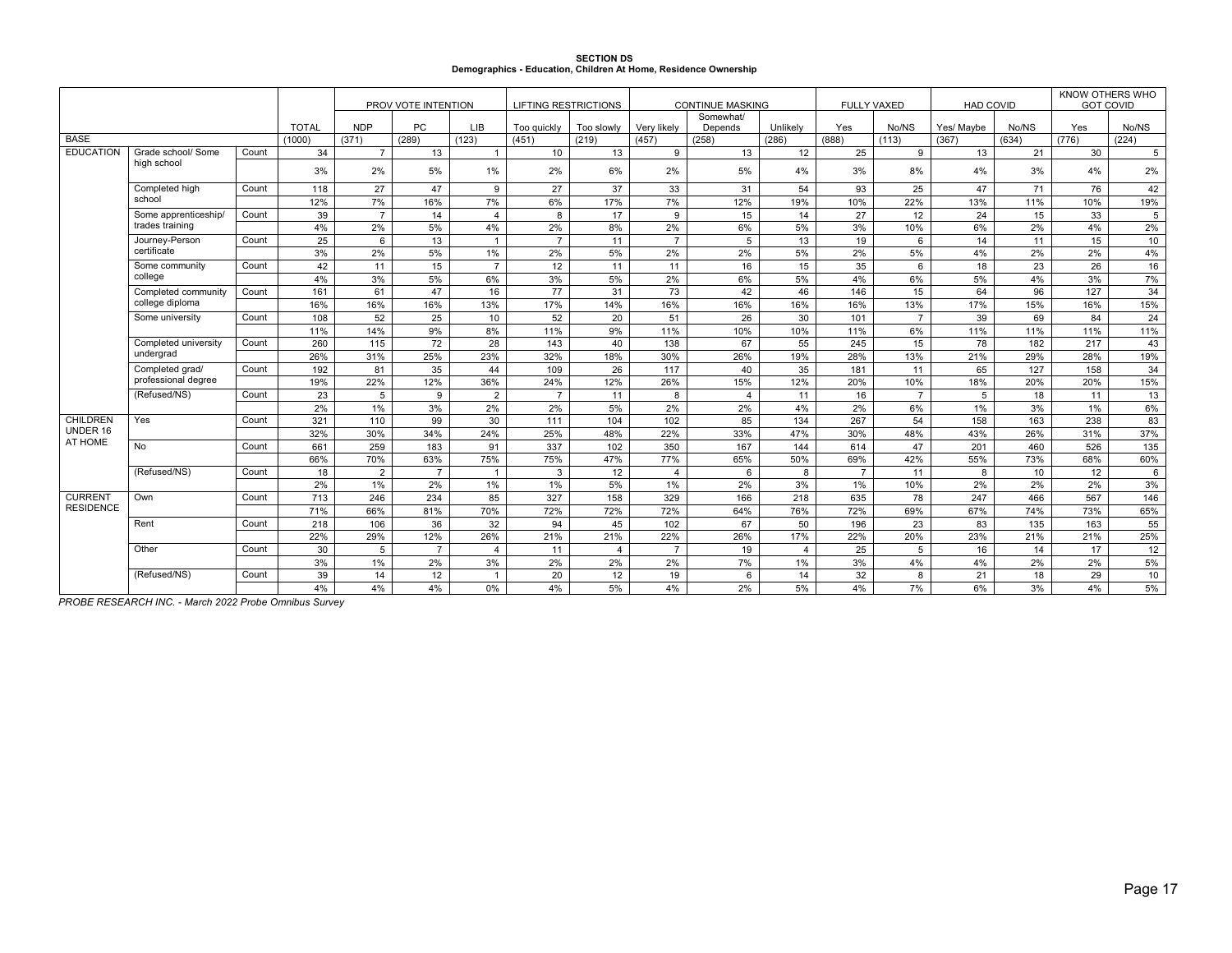### **SECTION DS Demographics - Age, Family Income**

|                            |                   |       |              | PROV VOTE INTENTION |           |                | <b>LIFTING RESTRICTIONS</b> |            |                | <b>CONTINUE MASKING</b> |                | <b>FULLY VAXED</b> |                | <b>HAD COVID</b> |       | KNOW OTHERS WHO<br><b>GOT COVID</b> |       |
|----------------------------|-------------------|-------|--------------|---------------------|-----------|----------------|-----------------------------|------------|----------------|-------------------------|----------------|--------------------|----------------|------------------|-------|-------------------------------------|-------|
|                            |                   |       | <b>TOTAL</b> | <b>NDP</b>          | <b>PC</b> | <b>LIB</b>     | Too guickly                 | Too slowly | Verv likelv    | Somewhat/<br>Depends    | Unlikely       | Yes                | No/NS          | Yes/ Maybe       | No/NS | Yes                                 | No/NS |
| <b>BASE</b>                |                   |       | (1000)       | (371)               | (289)     | (123)          | (451)                       | (219)      | (457)          | (258)                   | (286)          | (888)              | (113)          | (367)            | (634) | (776)                               | (224) |
| AGE                        | 18 to 34          | Count | 332          | 129                 | 100       | 33             | 123                         | 104        | 121            | 90                      | 120            | 285                | 47             | 152              | 180   | 263                                 | 69    |
|                            |                   |       | 33%          | 35%                 | 35%       | 27%            | 27%                         | 48%        | 27%            | 35%                     | 42%            | 32%                | 41%            | 42%              | 28%   | 34%                                 | 31%   |
|                            | 35 to 44          | Count | 192          | 82                  | 44        | 22             | 87                          | 49         | 81             | 51                      | 59             | 163                | 29             | 79               | 112   | 156                                 | 35    |
|                            |                   |       | 19%          | 22%                 | 15%       | 18%            | 19%                         | 22%        | 18%            | 20%                     | 21%            | 18%                | 25%            | 22%              | 18%   | 20%                                 | 16%   |
|                            | 45 to 54          | Count | 181          | 63                  | 53        | 23             | 75                          | 33         | 70             | 53                      | 57             | 163                | 18             | 68               | 113   | 135                                 | 46    |
|                            |                   |       | 18%          | 17%                 | 18%       | 19%            | 17%                         | 15%        | 15%            | 21%                     | 20%            | 18%                | 16%            | 18%              | 18%   | 17%                                 | 20%   |
|                            | 55 to 64<br>Count |       | 125          | 44                  | 35        | 16             | 63                          | 16         | 70             | 29                      | 25             | 115                | 10             | 35               | 90    | 100                                 | 25    |
|                            |                   |       | 13%          | 12%                 | 12%       | 13%            | 14%                         | 7%         | 15%            | 11%                     | 9%             | 13%                | 9%             | 10%              | 14%   | 13%                                 | 11%   |
|                            | 65 and older      | Count | 171          | 54                  | 57        | 29             | 103                         | 16         | 114            | 34                      | 24             | 162                | 9              | 32               | 138   | 122                                 | 49    |
|                            |                   |       | 17%          | 14%                 | 20%       | 24%            | 23%                         | 7%         | 25%            | 13%                     | 8%             | 18%                | 8%             | 9%               | 22%   | 16%                                 | 22%   |
| HOUSEHOLD<br><b>INCOME</b> | Less than         | Count | 12           | $\overline{2}$      |           | 4              | $\overline{1}$              | 3          | $\overline{2}$ | 8                       | $\overline{2}$ | 8                  | $\overline{4}$ | 2                | 10    | $\overline{7}$                      | 5     |
|                            | \$10,000          |       | 1%           | 0%                  |           | 3%             | 0%                          | 2%         | 0%             | 3%                      | 1%             | 1%                 | 3%             | $1\%$            | 2%    | 1%                                  | 2%    |
|                            | \$10,000 to       | Count | 55           | 15                  | 15        | 8              | 26                          | 16         | 24             | 13                      | 18             | 38                 | 17             | 13               | 42    | 39                                  | 16    |
|                            | \$29,999          |       | 6%           | 4%                  | 5%        | 7%             | 6%                          | 7%         | 5%             | 5%                      | 6%             | 4%                 | 15%            | 4%               | 7%    | 5%                                  | 7%    |
|                            | \$30,000 to       | Count | 103          | 46                  | 20        | 18             | 47                          | 22         | 54             | 24                      | 25             | 95                 | 8              | 33               | 70    | 85                                  | 19    |
|                            | \$49,999          |       | 10%          | 12%                 | 7%        | 14%            | 10%                         | 10%        | 12%            | 9%                      | 9%             | 11%                | 7%             | 9%               | 11%   | 11%                                 | 8%    |
|                            | \$50,000 to       | Count | 75           | 20                  | 29        | 9              | 24                          | 22         | 21             | 16                      | 38             | 66                 | 9              | 33               | 42    | 60                                  | 15    |
|                            | \$59,999          |       | 7%           | 5%                  | 10%       | 8%             | 5%                          | 10%        | 5%             | 6%                      | 13%            | 7%                 | 8%             | 9%               | 7%    | 8%                                  | 7%    |
|                            | \$60,000 to       | Count | 47           | 13                  | 16        | 5              | 24                          | 8          | 29             | 12                      | 6              | 41                 | 5              | 16               | 31    | 37                                  | 9     |
|                            | \$69,999          |       | 5%           | 3%                  | 5%        | 4%             | 5%                          | 4%         | 6%             | 5%                      | 2%             | 5%                 | 5%             | 4%               | 5%    | 5%                                  | 4%    |
|                            | \$70,000 to       | Count | 83           | 31                  | 20        | 12             | 52                          | 14         | 46             | 17                      | 21             | 77                 | 6              | 31               | 52    | 70                                  | 13    |
|                            | \$79,999          |       | 8%           | 8%                  | 7%        | 10%            | 11%                         | 6%         | 10%            | 6%                      | 7%             | 9%                 | 6%             | 8%               | 8%    | 9%                                  | 6%    |
|                            | \$80,000 to       | Count | 123          | 48                  | 45        | $\overline{7}$ | 43                          | 32         | 45             | 39                      | 39             | 109                | 13             | 58               | 65    | 96                                  | 27    |
|                            | \$99,999          |       | 12%          | 13%                 | 15%       | 6%             | 10%                         | 15%        | 10%            | 15%                     | 14%            | 12%                | 12%            | 16%              | 10%   | 12%                                 | 12%   |
|                            | \$100,000 to      | Count | 193          | 76                  | 55        | 20             | 83                          | 41         | 79             | 58                      | 56             | 173                | 20             | 70               | 122   | 151                                 | 41    |
|                            | \$149.999         |       | 19%          | 21%                 | 19%       | 16%            | 18%                         | 19%        | 17%            | 23%                     | 19%            | 19%                | 18%            | 19%              | 19%   | 20%                                 | 18%   |
|                            | \$150,000 or      | Count | 175          | 73                  | 54        | 24             | 79                          | 34         | 83             | 39                      | 52             | 161                | 14             | 67               | 107   | 146                                 | 29    |
|                            | more              |       | 17%          | 20%                 | 19%       | 20%            | 17%                         | 16%        | 18%            | 15%                     | 18%            | 18%                | 13%            | 18%              | 17%   | 19%                                 | 13%   |
|                            | (Refused/NS)      | Count | 135          | 47                  | 36        | 15             | 72                          | 27         | 73             | 32                      | 31             | 118                | 16             | 43               | 92    | 86                                  | 49    |
|                            |                   |       | 13%          | 13%                 | 12%       | 13%            | 16%                         | 12%        | 16%            | 12%                     | 11%            | 13%                | 15%            | 12%              | 14%   | 11%                                 | 22%   |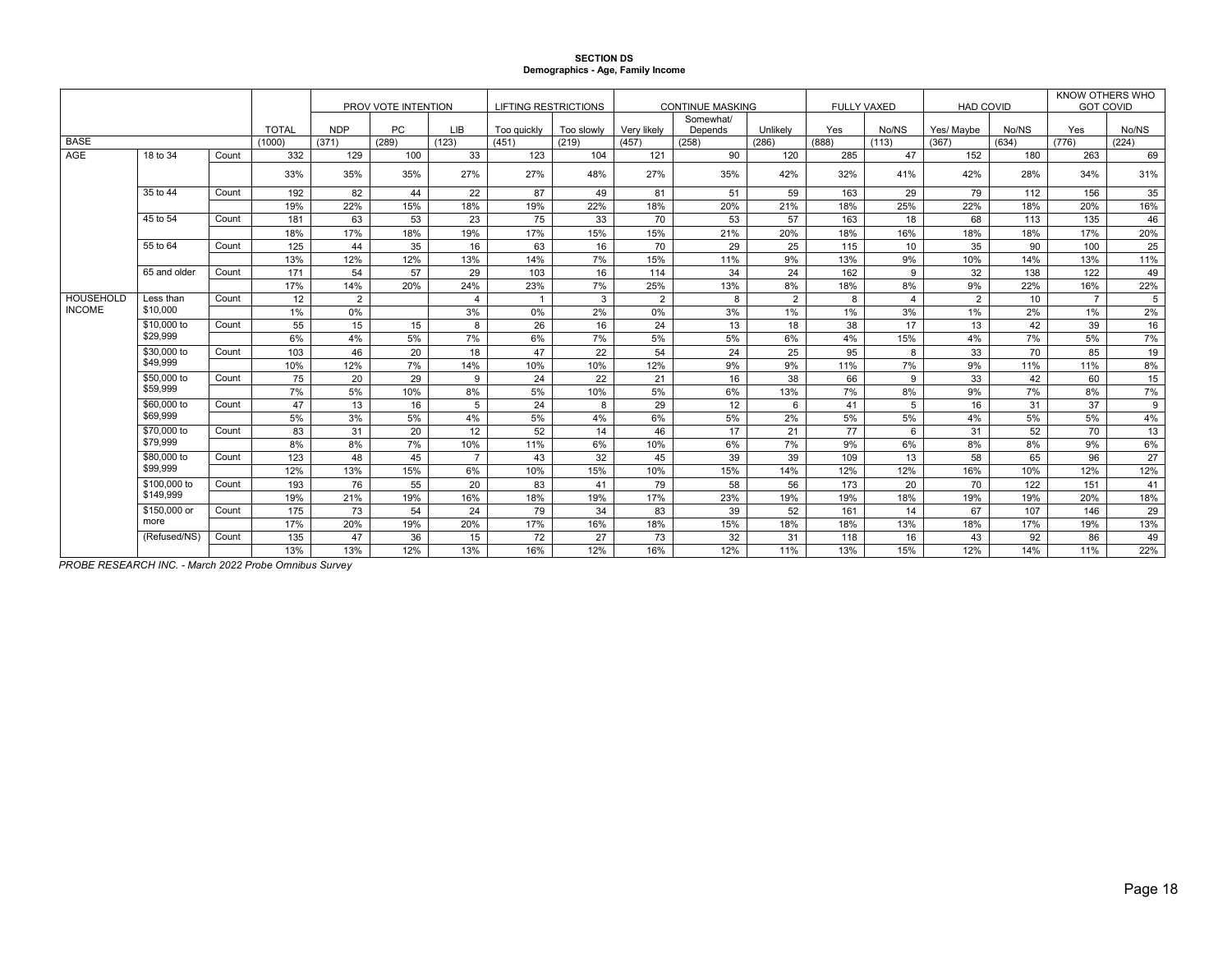### **SECTION DS Demographics - Voting Intention**

|                                  |            |       | PROV VOTE INTENTION |            |           | <b>LIFTING RESTRICTIONS</b> |                 |            | <b>CONTINUE MASKING</b> |                      | <b>FULLY VAXED</b> |      | <b>HAD COVID</b> |            | KNOW OTHERS WHO<br><b>GOT COVID</b> |       |       |
|----------------------------------|------------|-------|---------------------|------------|-----------|-----------------------------|-----------------|------------|-------------------------|----------------------|--------------------|------|------------------|------------|-------------------------------------|-------|-------|
|                                  |            |       | <b>TOTAL</b>        | <b>NDP</b> | <b>PC</b> | LIB.                        | Too guickly     | Too slowly | Verv likely             | Somewhat/<br>Depends | Unlikely           | Yes  | No/NS            | Yes/ Maybe | No/NS                               | Yes   | No/NS |
| <b>BASE: VOTERS</b>              |            | (845) | (371)               | (289)      | (123)     | (391)                       | (182)           | (395)      | (204)<br>(246)          |                      | (756)              | (89) | (318)            | (527)      | (668)                               | (177) |       |
| <b>DECIDED</b>                   | <b>NDP</b> | Count | 371                 | 371        |           |                             | 274             | 17         | 261                     | 81                   | 29                 | 370  |                  | 122        | 249                                 | 317   | 54    |
| VOTE/                            |            |       | 44%                 | 100%       |           |                             | 70%             | 9%         | 66%                     | 40%                  | 12%                | 49%  | 2%               | 39%        | 47%                                 | 47%   | 31%   |
| <b>LEANING IN</b><br><b>PROV</b> | <b>PC</b>  | Count | 289                 |            | 289       |                             | 40              | 120        | 56                      | – 4                  | 162                | 233  | 56               | 134        | 155                                 | 214   | 75    |
| <b>ELECTION</b>                  |            |       | 34%                 |            | 100%      |                             | 10%             | 66%        | 14%                     | 35%                  | 66%                | 31%  | 62%              | 42%        | 29%                                 | 32%   | 42%   |
|                                  | Liberal    | Count | 123                 |            |           | 123                         | 65              |            | 66                      | 37                   | 20                 | 122  |                  | 27         | 96                                  | 98    | 24    |
|                                  |            |       | 15%                 |            |           | 100%                        | 17%             | 4%         | 17%                     | 18%                  | 8%                 | 16%  | 1%               | 9%         | 18%                                 | 15%   | 14%   |
|                                  | Green      | Count | 20                  |            |           |                             | 10 <sup>1</sup> |            |                         |                      |                    | 19   |                  |            |                                     |       | 10    |
| Party                            |            |       | 2%                  |            |           |                             | 3%              | 2%         | 2%                      | 4%                   | 2%                 | 2%   | 1%               | 3%         | 2%                                  | $1\%$ | 6%    |
| Others<br>Count                  |            |       | 42                  |            |           |                             |                 | 34         |                         |                      | 31                 |      | 30               | 25         | $\overline{a}$                      | 29    | 13    |
|                                  |            |       | 5%                  |            |           |                             |                 | 19%        | 1%                      | 3%                   | 12%                | 2%   | 34%              | 8%         | 3%                                  | 4%    | 8%    |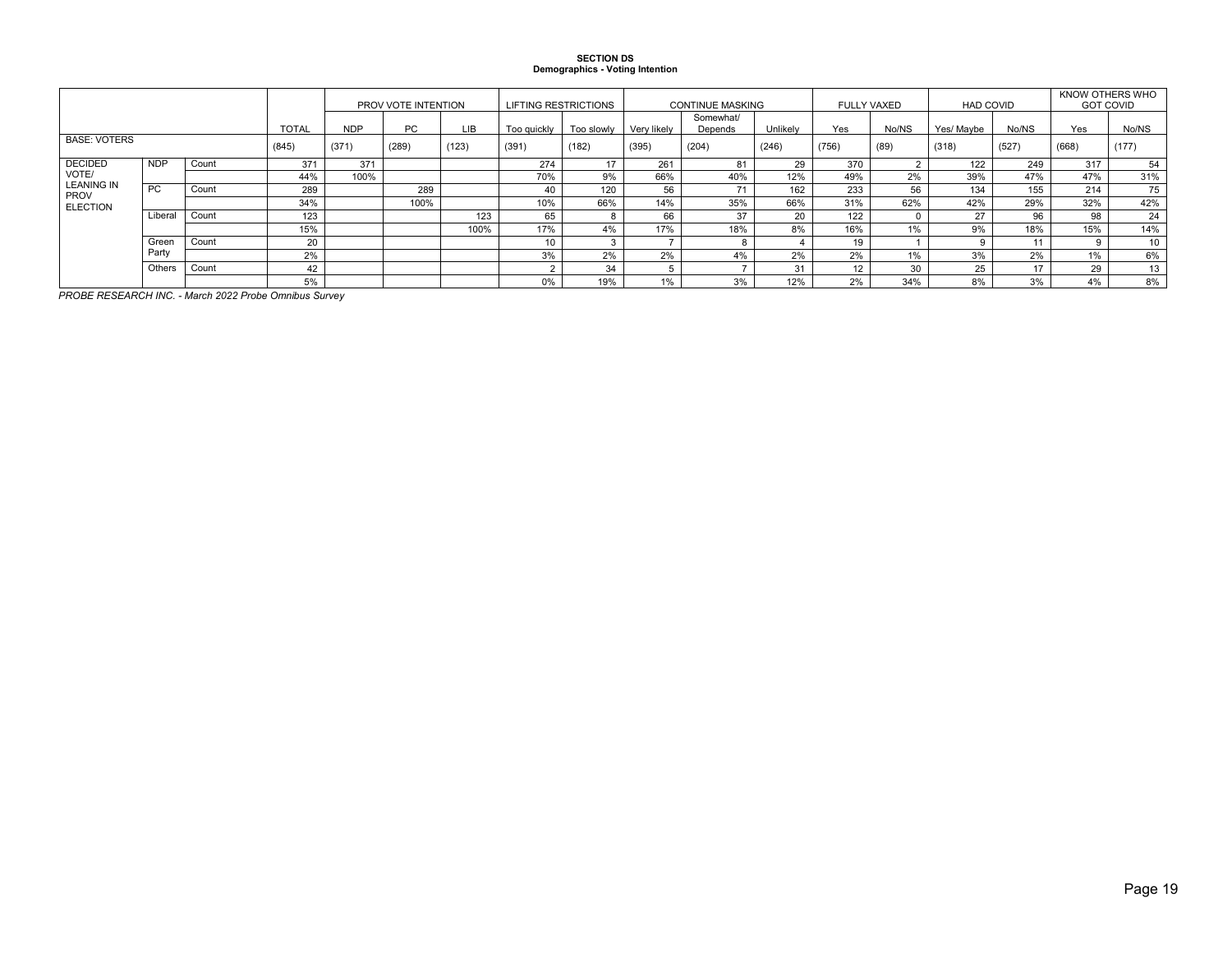#### **SECTION DS Demographics - Indigenous Manitoban, Self & Parents Born In Canada**

|                             |                      |       |                   | PROV VOTE INTENTION |                |                | <b>LIFTING RESTRICTIONS</b> |                 |                | <b>CONTINUE MASKING</b> |                 |                | <b>FULLY VAXED</b> | <b>HAD COVID</b> |                | KNOW OTHERS WHO<br><b>GOT COVID</b> |                |
|-----------------------------|----------------------|-------|-------------------|---------------------|----------------|----------------|-----------------------------|-----------------|----------------|-------------------------|-----------------|----------------|--------------------|------------------|----------------|-------------------------------------|----------------|
|                             |                      |       | <b>TOTAL</b>      | <b>NDP</b>          | <b>PC</b>      | <b>LIB</b>     | Too guickly                 | Too slowly      | Very likely    | Somewhat/<br>Depends    | Unlikelv        | Yes            | No/NS              | Yes/ Maybe       | No/NS          | Yes                                 | No/NS          |
| <b>BASE</b>                 |                      |       | (1000)            | (371)               | (289)          | (123)          | (451)                       | (219)           | (457)          | (258)                   | (286)           | (888)          | (113)              | (367)            | (634)          | (776)                               | (224)          |
| <b>IDENTIFY AS</b>          | (Net) YES            | Cases | 116               | 62                  | 19             | 9              | 56                          | 24              | 52             | 30                      | 34              | 102            | 14                 | 56               | 59             | 90                                  | 26             |
| <b>INDIGENOUS</b>           |                      |       | 12%               | 17%                 | 7%             | 7%             | 12%                         | 11%             | 11%            | 11%                     | 12%             | 11%            | 12%                | 15%              | 9%             | 12%                                 | 12%            |
|                             | <b>First Nations</b> | Cases | 32                | 17                  | $\overline{7}$ | $\overline{1}$ | 17                          | $\overline{4}$  | 14             | 13                      | 6               | 30             | 3                  | 15               | 18             | 31                                  | 2              |
|                             |                      |       | 3%                | 5%                  | 2%             | 1%             | 4%                          | 2%              | 3%             | 5%                      | 2%              | 3%             | 2%                 | 4%               | 3%             | 4%                                  | $1\%$          |
|                             | <b>Métis</b>         | Cases | 81                | 44                  | 13             | 8              | 37                          | 19              | 37             | 17                      | $\overline{28}$ | 71             | 11                 | 41               | 41             | 58                                  | 23             |
|                             |                      |       | 8%                | 12%                 | 4%             | 6%             | 8%                          | 9%              | 8%             | 6%                      | 10%             | 8%             | 10%                | 11%              | 6%             | 7%                                  | 10%            |
|                             | Multiple             | Cases | $\overline{2}$    | $\overline{2}$      |                |                | $\overline{2}$              | $\mathbf 0$     | 2              |                         | $\mathbf{0}$    | 2              | $\Omega$           | $\overline{1}$   | $\overline{1}$ | $\overline{1}$                      | 1              |
|                             |                      |       | 0%                | 0%                  |                |                | $0\%$                       | 0%              | 0%             |                         | $0\%$           | 0%             | 0%                 | 0%               | 0%             | 0%                                  | 0%             |
|                             | No/ Not indigenous   | Cases | 823               | 300                 | 246            | 105            | 378                         | 172             | 383            | 215                     | 225             | 738            | 85                 | 283              | 541            | 649                                 | 174            |
|                             |                      |       | 82%               | 81%                 | 85%            | 86%            | 84%                         | 79%             | 84%            | 83%                     | 79%             | 83%            | 75%                | 77%              | 85%            | 84%                                 | 78%            |
|                             | (Refused/NS)         | Cases | 62                | 9                   | 24             | 8              | 17                          | 23              | 21             | 14                      | 27              | 48             | 14                 | 28               | 34             | 37                                  | 24             |
|                             |                      |       | 6%                | 2%                  | 8%             | 7%             | 4%                          | 10%             | 5%             | 5%                      | 9%              | 5%             | 12%                | 8%               | 5%             | 5%                                  | 11%            |
| <b>BASE: NON-INDIGENOUS</b> |                      |       | (885)             | (309)               | (270)          | (114)          | (396)                       | (195)           | (404)          | (229)                   | (252)           | (786)          | (99)               | (311)            | (574)          | (686)                               | (198)          |
| PERSON OF COLOUR            | Yes                  | Count | 69                | 12                  | 16             | 19             | 29                          | $\overline{7}$  | 32             | 23                      | 13              | 64             | 5                  | 26               | 43             | 47                                  | 21             |
|                             |                      |       | 8%                | 4%                  | 6%             | 17%            | 7%                          | 4%              | 8%             | 10%                     | 5%              | 8%             | 5%                 | 8%               | 7%             | 7%                                  | 11%            |
|                             | No                   | Count | 778               | 291                 | 238            | 91             | 359                         | 167             | 363            | 199                     | 215             | 695            | 83                 | 268              | 510            | 617                                 | 161            |
|                             |                      |       | 88%               | 94%                 | 88%            | 80%            | 91%                         | 86%             | 90%            | 87%                     | 86%             | 88%            | 84%                | 86%              | 89%            | 90%                                 | 81%            |
|                             | (Refused/NS)         | Count | 38                | 6                   | 16             | $\mathbf{3}$   | 8                           | 21              | 8              | 6                       | 23              | 26             | 12                 | 17               | 21             | 22                                  | 16             |
|                             |                      |       | 4%                | 2%                  | 6%             | 3%             | 2%                          | 11%             | 2%             | 3%                      | 9%              | 3%             | 12%                | 5%               | 4%             | 3%                                  | 8%             |
| <b>BASE</b>                 |                      |       | (1000)            | (371)               | (289)          | (123)          | (451)                       | (219)           | (457)          | (258)                   | (286)           | (888)          | (113)              | (367)            | (634)          | (776)                               | (224)          |
| BORN IN CANADA              | Yes                  | Count | 878               | 342                 | 268            | 95             | 402                         | 195             | 402            | 220                     | 255             | 780            | 98                 | 329              | 548            | 695                                 | 183            |
|                             |                      |       | 88%               | 92%                 | 93%            | 77%            | 89%                         | 89%             | 88%            | 85%                     | 89%             | 88%            | 87%                | 90%              | 87%            | 90%                                 | 81%            |
|                             | No                   | Count | $\frac{114}{114}$ | 26                  | 21             | 25             | 48                          | $\overline{22}$ | 53             | 35                      | 26              | 99             | 15                 | 32               | 81             | $\overline{77}$                     | 37             |
|                             |                      |       | 11%               | 7%                  | 7%             | 20%            | 11%                         | 10%             | 12%            | 14%                     | 9%              | 11%            | 13%                | 9%               | 13%            | 10%                                 | 16%            |
|                             | (Refused/NS)         | Count | 9                 | $\mathbf{3}$        |                | $\mathbf{3}$   | $\overline{2}$              | $\overline{2}$  | 2              | $\mathbf{3}$            | $\overline{4}$  | 9              |                    | 5                | $\overline{4}$ | $\overline{4}$                      | 5 <sup>1</sup> |
|                             |                      |       | 1%                | 1%                  |                | 2%             | $0\%$                       | $1\%$           | 0%             | 1%                      | 2%              | 1%             |                    | 1%               | 1%             | 1%                                  | $2\%$          |
| <b>BASE: BORN IN CANADA</b> |                      |       | (878)             | (342)               | (268)          | (95)           | (402)                       | (195)           | (402)          | (220)                   | (255)           | (780)          | (98)               | (329)            | (548)          | (695)                               | (183)          |
| PARENTS BORN IN<br>CANADA   | Both                 | Count | 721               | 304                 | 213            | 60             | 343                         | 153             | 336            | 191                     | 194             | 642            | 80                 | 277              | 444            | 575                                 | 146            |
|                             |                      |       | 82%               | 89%                 | 79%            | 64%            | 85%                         | 79%             | 84%            | 87%                     | 76%             | 82%            | 81%                | 84%              | 81%            | 83%                                 | 80%            |
|                             | One                  | Count | 110               | 24                  | 37             | 27             | 39                          | 30              | 46             | 20                      | 44              | 102            | 9                  | 36               | 74             | 88                                  | 23             |
|                             |                      |       | 13%               | 7%                  | 14%            | 29%            | 10%                         | 15%             | 12%            | 9%                      | 17%             | 13%            | 9%                 | 11%              | 14%            | 13%                                 | 13%            |
|                             | Neither              | Count | 44                | 12 <sup>°</sup>     | 17             | $\overline{7}$ | 18                          | 11              | 18             | 10 <sup>10</sup>        | 16              | 34             | 10                 | 16               | 28             | 31                                  | 12             |
|                             |                      |       | 5%                | 4%                  | 6%             | 7%             | 4%                          | 6%              | 4%             | 4%                      | 6%              | 4%             | 10%                | 5%               | 5%             | 5%                                  | 7%             |
|                             | (Refused/NS)         | Count | 2                 | $\overline{1}$      | $\overline{1}$ |                | $\overline{2}$              | $\overline{1}$  | $\overline{2}$ |                         | $\overline{1}$  | $\overline{2}$ |                    | $\overline{1}$   | $\overline{2}$ | $\overline{1}$                      | 1              |
|                             |                      |       | 0%                | $0\%$               | 0%             |                | $0\%$                       | 0%              | $0\%$          |                         | $0\%$           | 0%             |                    | $0\%$            | 0%             | 0%                                  | 1%             |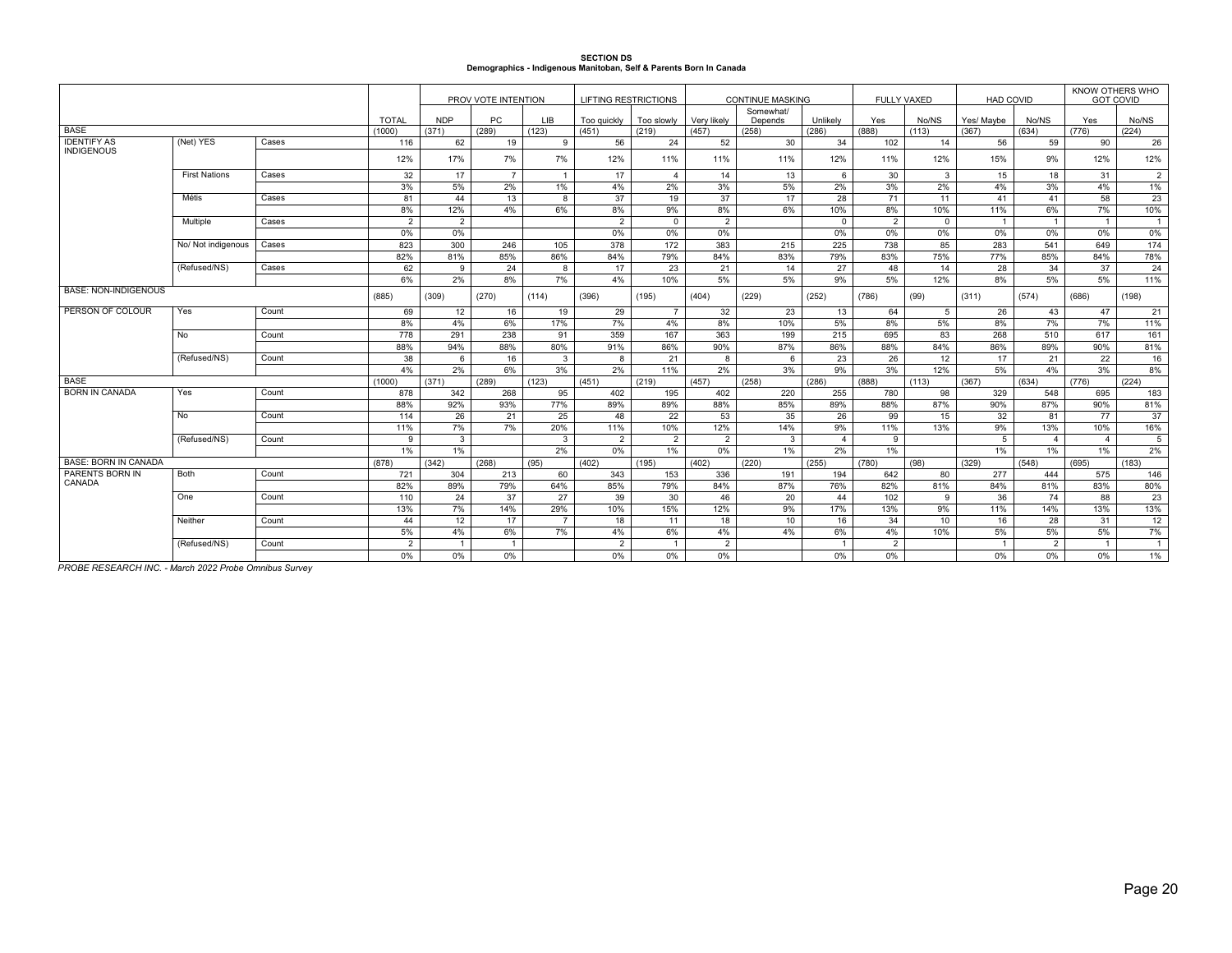# **DEMOGRAPHICS \*\* (DK/NS) REMOVED \*\***

|                                   |                                         |              | PROV VOTE INTENTION |          |            | <b>LIFTING RESTRICTIONS</b> |            | <b>CONTINUE MASKING</b> |                      |           |          | <b>FULLY VAXED</b> | <b>HAD COVID</b> |          | KNOW OTHERS WHO<br><b>GOT COVID</b> |           |
|-----------------------------------|-----------------------------------------|--------------|---------------------|----------|------------|-----------------------------|------------|-------------------------|----------------------|-----------|----------|--------------------|------------------|----------|-------------------------------------|-----------|
|                                   |                                         | <b>TOTAL</b> | <b>NDP</b>          | PC       | <b>LIB</b> | Too guickly                 | Too slowly | Very likely             | Somewhat/<br>Depends | Unlikely  | Yes      | No/NS              | Yes/ Maybe       | No/NS    | Yes                                 | No/NS     |
| <b>BASE</b>                       |                                         | (977)        | (366)               | (280)    | (120)      | (444)                       | (207)      | (449)                   | (254)                | (274)     | (871)    | (106)              | (362)            | (615)    | (766)                               | (211)     |
| <b>EDUCATION</b>                  | Grade school/ Some high<br>school       | 3%           | 2%                  | 5%       | 1%         | 2%                          | 6%         | 2%                      | 5%                   | 5%        | 3%       | 8%                 | 4%               | 3%       | 4%                                  | 2%        |
|                                   | Completed high school                   | 12%          | 7%                  | 17%      | 7%         | 6%                          | 18%        | 7%                      | 12%                  | 20%       | 11%      | 24%                | 13%              | 12%      | 10%                                 | 20%       |
|                                   | Some apprenticeship/<br>trades training | 4%           | 2%                  | 5%       | 4%         | 2%                          | 8%         | 2%                      | 6%                   | 5%        | 3%       | 11%                | 7%               | 2%       | 4%                                  | 2%        |
|                                   | Journey-Person certificate              | 3%           | 2%                  | 5%       | 1%         | 2%                          | 5%         | 2%                      | 2%                   | 5%        | 2%       | 6%                 | 4%               | 2%       | 2%                                  | 5%        |
|                                   | Some community college                  | 4%           | 3%                  | 5%       | 6%         | 3%                          | 5%         | 2%                      | 6%                   | 5%        | 4%       | 6%                 | 5%               | 4%       | 3%                                  | 7%        |
|                                   | Completed community<br>college diploma  | 16%          | 17%                 | 17%      | 13%        | 17%                         | 15%        | 16%                     | 16%                  | 17%       | 17%      | 14%                | 18%              | 16%      | 17%                                 | 16%       |
|                                   | Some university                         | 11%          | 14%                 | 9%       | 8%         | 12%                         | 9%         | 11%                     | 10%                  | 11%       | 12%      | 6%                 | 11%              | 11%      | 11%                                 | 11%       |
|                                   | Completed university<br>undergrad       | 27%          | 31%                 | 26%      | 23%        | 32%                         | 19%        | 31%                     | 26%                  | 20%       | 28%      | 14%                | 21%              | 30%      | 28%                                 | 20%       |
|                                   | Completed grad/<br>professional degree  | 20%          | 22%                 | 12%      | 36%        | 25%                         | 13%        | 26%                     | 16%                  | 13%       | 21%      | 11%                | 18%              | 21%      | 21%                                 | 16%       |
| <b>BASE</b>                       |                                         | (982)        | (369)               | (282)    | (121)      | (448)                       | (207)      | (453)                   | (252)                | (278)     | (881)    | (101)              | (359)            | (623)    | (764)                               | (218)     |
| <b>CHILDREN UNDER</b>             | Yes                                     | 33%          | 30%                 | 35%      | 25%        | 25%                         | 50%        | 23%                     | 34%                  | 48%       | 30%      | 53%                | 44%              | 26%      | 31%                                 | 38%       |
| 16 AT HOME                        | No                                      | 67%          | 70%                 | 65%      | 75%        | 75%                         | 50%        | 77%                     | 66%                  | 52%       | 70%      | 47%                | 56%              | 74%      | 69%                                 | 62%       |
| <b>BASE</b>                       |                                         | (961)        | (357)               | (277)    | (122)      | (431)                       | (207)      | (438)                   | (252)                | (271)     | (856)    | (105)              | (346)            | (616)    | (747)                               | (214)     |
| <b>CURRENT</b>                    | Own                                     | 74%          | 69%                 | 85%      | 70%        | 76%                         | 76%        | 75%                     | 66%                  | 80%       | 74%      | 74%                | 71%              | 76%      | 76%                                 | 68%       |
| <b>RESIDENCE</b>                  | Rent                                    | 23%          | 30%                 | 13%      | 27%        | 22%                         | 22%        | 23%                     | 27%                  | 18%       | 23%      | 22%                | 24%              | 22%      | 22%                                 | 26%       |
|                                   | Other                                   | 3%           | 1%                  | 2%       | 3%         | 2%                          | 2%         | 2%                      | 8%                   | 1%        | 3%       | 4%                 | 5%               | 2%       | 2%                                  | 6%        |
| <b>BASE</b>                       |                                         | (866)        | (324)               | (253)    | (107)      | (379)                       | (192)      | (384)                   | (227)                | (255)     | (769)    | (96)               | (324)            | (542)    | (691)                               | (175)     |
| <b>HOUSEHOLD</b>                  | Less than \$10,000                      | 1%           | 1%                  |          | 3%         | 0%                          | 2%         | 0%                      | 4%                   | 1%        | 1%       | 4%                 | 1%               | 2%       | 1%                                  | 3%        |
| <b>INCOME</b>                     | \$10,000 to \$29,999                    | 6%           | 5%                  | 6%       | 8%         | 7%                          | 8%         | 6%                      | 6%                   | 7%        | 5%       | 17%                | 4%               | 8%       | 6%                                  | 9%        |
|                                   | \$30,000 to \$49,999                    | 12%          | 14%                 | 8%       | 16%        | 12%                         | 11%        | 14%                     | 11%                  | 10%       | 12%      | 8%                 | 10%              | 13%      | 12%                                 | 11%       |
|                                   | \$50,000 to \$59,999                    | 9%           | 6%                  | 11%      | 9%         | 6%                          | 11%        | 5%                      | 7%                   | 15%       | 9%       | 9%                 | 10%              | 8%       | 9%                                  | 9%        |
|                                   | \$60,000 to \$69,999                    | 5%           | 4%                  | 6%       | 4%         | 6%                          | 4%         | 8%                      | 5%                   | 2%        | 5%       | 5%                 | 5%               | 6%       | 5%                                  | 5%        |
|                                   | \$70,000 to \$79.999                    | 10%          | 10%                 | 8%       | 12%        | 14%                         | 7%         | 12%                     | 7%                   | 8%        | 10%      | 7%                 | 10%              | 10%      | 10%                                 | 8%        |
|                                   | \$80,000 to \$99,999                    | 14%          | 15%                 | 18%      | 7%         | 11%                         | 17%        | 12%                     | 17%                  | 15%       | 14%      | 14%                | 18%              | 12%      | 14%                                 | 15%       |
|                                   | \$100,000 to \$149,999                  | 22%          | 24%                 | 22%      | 18%        | 22%                         | 21%        | 21%                     | 26%                  | 22%       | 22%      | 21%                | 22%              | 23%      | 22%                                 | 24%       |
|                                   | \$150,000 or more                       | 20%          | 23%                 | 21%      | 23%        | 21%                         | 18%        | 22%                     | 17%                  | 20%       | 21%      | 15%                | 21%              | 20%      | 21%                                 | 16%       |
| <b>BASE</b><br><b>IDENTIFY AS</b> |                                         | (939)        | (362)               | (265)    | (114)      | (434)                       | (196)      | (436)                   | (244)                | (259)     | (840)    | (99)               | (339)            | (600)    | (739)                               | (200)     |
| <b>INDIGENOUS</b>                 | (Net) YES<br><b>First Nations</b>       | 12%          | 17%                 | 7%       | 8%         | 13%                         | 12%        | 12%                     | 12%                  | 13%       | 12%      | 14%                | 17%              | 10%      | 12%                                 | 13%       |
|                                   | Métis                                   | 3%<br>9%     | 5%<br>12%           | 3%<br>5% | 1%<br>7%   | 4%<br>9%                    | 2%<br>10%  | 3%<br>8%                | 5%<br>7%             | 2%<br>11% | 4%<br>8% | 3%<br>11%          | 4%<br>12%        | 3%<br>7% | 4%<br>8%                            | 1%<br>12% |
|                                   | Multiple                                | 0%           | 0%                  |          |            | 0%                          | 0%         | 0%                      |                      | 0%        | 0%       | 0%                 | 0%               | 0%       | 0%                                  | 1%        |
|                                   | No/ Not indigenous                      | 88%          | 83%                 | 93%      | 92%        | 87%                         | 88%        | 88%                     | 88%                  | 87%       | 88%      | 86%                | 83%              | 90%      | 88%                                 | 87%       |
| <b>BASE</b>                       |                                         | (992)        | (368)               | (289)    | (120)      | (450)                       | (217)      | (455)                   | (255)                | (281)     | (879)    | (113)              | (362)            | (630)    | (772)                               | (220)     |
| <b>BORN IN CANADA</b>             | Yes                                     | 89%          | 93%                 | 93%      | 79%        | 89%                         | 90%        | 88%                     | 86%                  | 91%       | 89%      | 87%                | 91%              | 87%      | 90%                                 | 83%       |
|                                   | No                                      | 11%          | 7%                  | 7%       | 21%        | 11%                         | 10%        | 12%                     | 14%                  | 9%        | 11%      | 13%                | 9%               | 13%      | 10%                                 | 17%       |
| <b>BASE</b>                       |                                         | (875)        | (340)               | (267)    | (95)       | (400)                       | (194)      | (400)                   | (220)                | (255)     | (777)    | (98)               | (329)            | (546)    | (694)                               | (181)     |
| PARENTS BORN IN                   | Both                                    | 82%          | 89%                 | 80%      | 64%        | 86%                         | 79%        | 84%                     | 87%                  | 76%       | 83%      | 81%                | 84%              | 81%      | 83%                                 | 81%       |
| CANADA                            | One                                     | 13%          | 7%                  | 14%      | 29%        | 10%                         | 15%        | 12%                     | 9%                   | 17%       | 13%      | 9%                 | 11%              | 14%      | 13%                                 | 13%       |
|                                   | Neither                                 | 5%           | 4%                  | 7%       | 7%         | 5%                          | 6%         | 4%                      | 4%                   | 6%        | 4%       | 10%                | 5%               | 5%       | 5%                                  | 7%        |
| <b>BASE</b>                       |                                         | (847)        | (303)               | (253)    | (111)      | (388)                       | (174)      | (396)                   | (223)                | (229)     | (759)    | (87)               | (293)            | (553)    | (664)                               | (182)     |
| PERSON OF                         | Yes                                     | 8%           | 4%                  | 6%       | 18%        | 7%                          | 4%         | 8%                      | 10%                  | 6%        | 8%       | 5%                 | 9%               | 8%       | 7%                                  | 12%       |
| <b>COLOUR</b>                     | No                                      | 92%          | 96%                 | 94%      | 82%        | 93%                         | 96%        | 92%                     | 90%                  | 94%       | 92%      | 95%                | 91%              | 92%      | 93%                                 | 88%       |